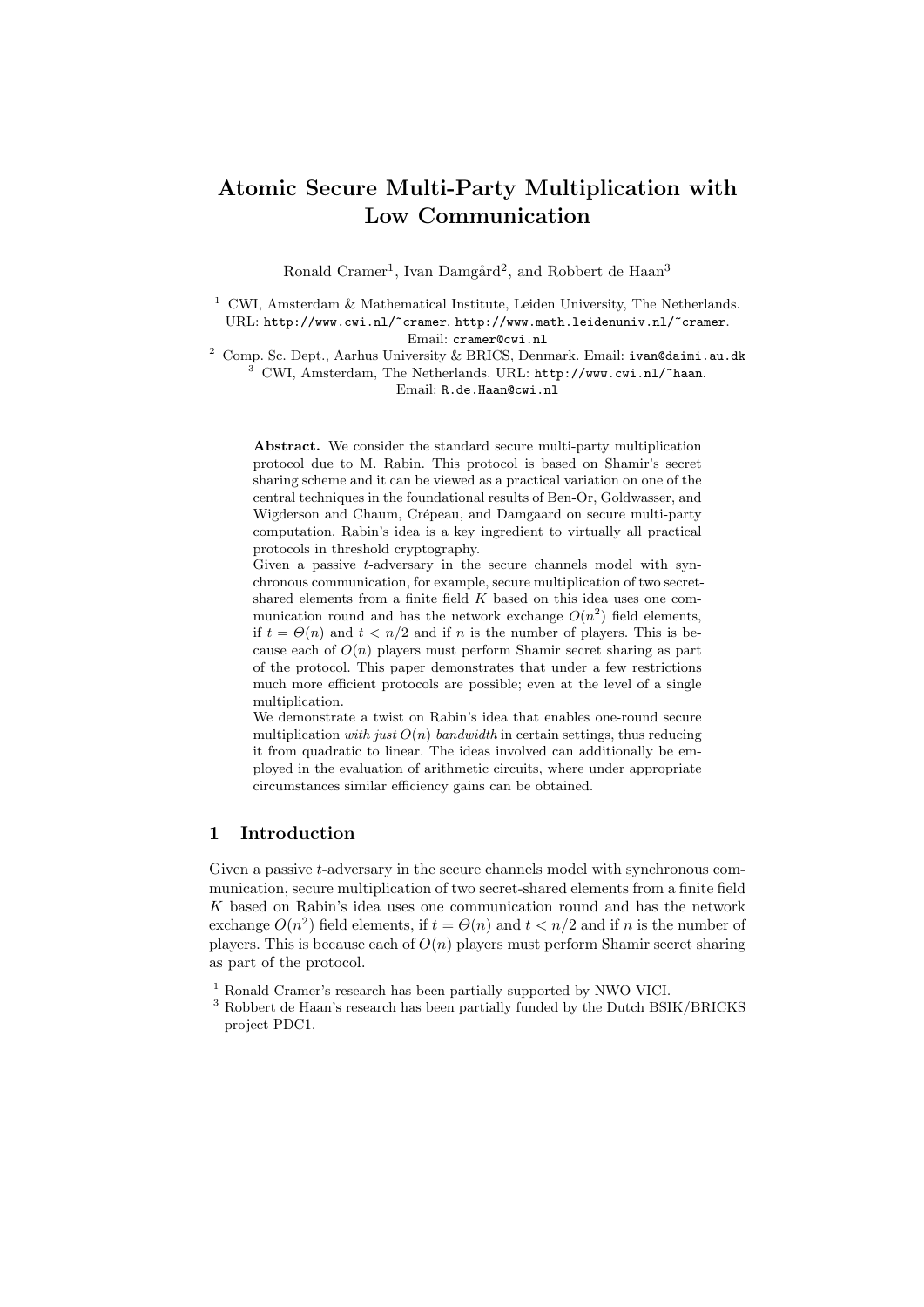We demonstrate a twist on Rabin's idea that enables one-round secure multiplication with just  $O(n)$  bandwidth, thus reducing it from quadratic to linear. However, to obtain this efficiency we need to decrease the maximal corruption tolerance, but still  $t = \Theta(n)$ , i.e., a number of corruptions is tolerated that is still a constant fraction of n. Furthermore, we require the finite field  $L$  to have a certain property; it should contain a subfield  $K$  over which it has an extension degree linear in *n*.

For this result we emphasize that, unlike in previous approaches (such as [10]), the mentioned costs analysis is not amortized, as we consider "single-shot" (or "atomic") secure multiplication only. The techniques involved can provide considerable efficiency gain in certain secure linear algebra computations, such as securely computing the determinant of a matrix and securely solving a linear system of equations, where the chosen field is typically large in order to ensure a small error probability [5], [6].

A main handle that enables the result mentioned above is a theorem that demonstrates that when certain values can be extracted from the shares in a ramp scheme by means of a linear function, several linear functions on these values can be securely computed at the cost of only a single multiplication and using only a single round of communication. We demonstrate how this theorem, together with a technique due to Franklin and Yung [7], can be used to speed up computation over arithmetic circuits.

After discussing the theorem and the main idea behind our variation, we detail some further handles for trade-offs between communication efficiency and corruption tolerance. We also demonstrate similar reductions in communication complexity for secure computation in the presence of an active adversary.

# 2 Rabin's Secure Multiplication Protocol

We consider Rabin 's idea (as explained in [9]) for secure multiplication. This protocol is a key ingredient to virtually all practical protocols in threshold cryptography.

For the moment we focus on the secure channels model with synchronous communication, in the presence of a passive  $t$ -adversary where  $t$  is maximal such that  $t < n/2$  and where *n* is the number of players in the network. Assuming that the network has  $(t, n)$ -Shamir-sharings of two secret values a and b, the protocol allows the network to securely generate a  $(t, n)$ -Shamir-sharing of the product  $a \cdot b$ . The technical idea behind this protocol is a simple and elegant reduction from secure multiplication to secure linear computation.

Concretely, let K be a finite field with  $|K| > n$ . Let  $x_1, \ldots, x_n$  be distinct non-zero elements from K. Each player  $P_i$  has a share  $a_i$  in the secret a and a share  $b_i$  in the secret b. Let f denote the polynomial of degree at most t such that  $f(0) = a$  and such that  $f(x_i) = a_i$  for all i. Similarly, g is the polynomial defining the secret sharing of b.

Now note that the values  $(a_1 \cdot b_1, \ldots, a_n \cdot b_n)$  are consistent with the polynomial  $f \cdot g$ , i.e.,  $(fg)(x_i) = a_i b_i$  for all i. Since  $fg$  has degree at most 2t and since  $2t < n$ ,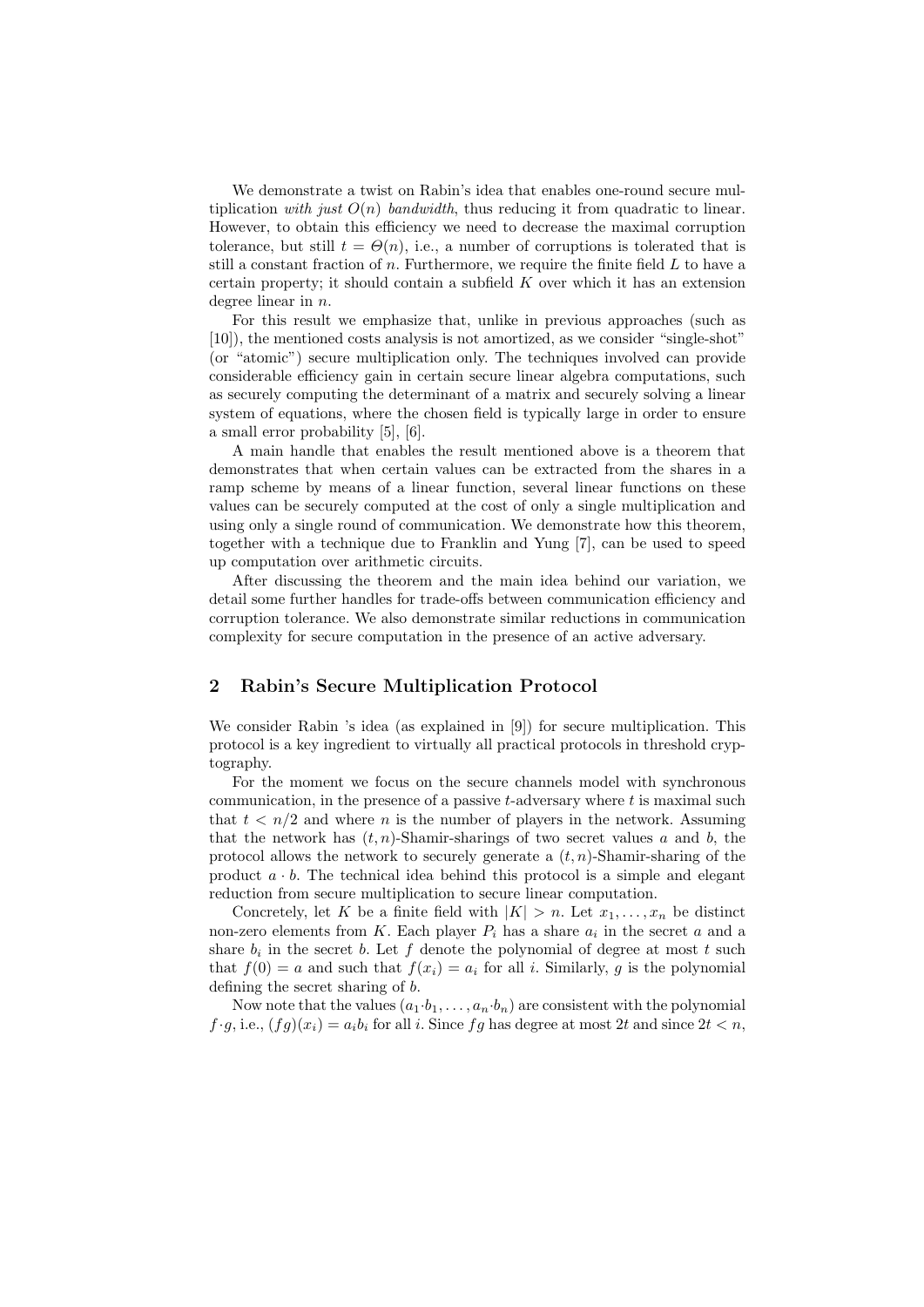these values uniquely determine  $f \cdot g$ , by Lagrange interpolation. Concretely, there exists a (public) linear map  $\phi: K^n \longrightarrow K$  such that  $\phi(a_1b_1,\ldots,a_nb_n) = ab$ always.

This reduces secure multiplication to secure linear computation: it is sufficient to compute  $\phi$  securely on the secret inputs  $a_i b_i$ , where  $a_i b_i$  is the input of player  $P_i$ . These inputs can of course be computed locally. So, first the players perform input sharing, i.e., each player  $P_i$  (t, n)-Shamir-shares  $a_i b_i$  among the network, using a polynomial  $h_i$ . Then each player  $P_j$  simply computes locally  $\phi(h_1(x_j), \ldots, h_n(x_j))$  as his share in ab. The overall result is clearly a  $(t, n)$ -Shamir-sharing of ab, defined by the polynomial  $h = \phi(h_1, \ldots, h_n)$ . This protocol takes a singe round of communication, and it involves the exchange of  $O(n^2)$  elements from K.

# 3 Prior Work: Parallel Secure Computation

Franklin and Yung [7] have shown that interesting advantages can be offered in secure computation by relaxing the corruption tolerance level by just a constant fraction of the number of players. They showed an amortized cost reduction in communication complexity. More precisely, they assume that the number of corrupted parties t satisfies  $t < cn$  where c is a constant less than the standard maximum that can be tolerated in the given scenario (typically  $1/2$  or  $1/3$ ). The same secure evaluation can now be performed on several different inputs in parallel, while the total communication amounts to that of a single secure evaluation.

Although our goals and techniques substantially differ from [7], we do use some of the ideas. We recall their techniques below. Consider for simplicity the secure channels model with a passive adversary, just as in the description of Rabin's idea, though with the following differences.

Let  $\hat{t}$  be a positive integer with  $\hat{t} < n/2$ , and let k be an integer with  $1 \leq k \leq \hat{t}$ . Define  $t = \hat{t} - k$ . The finite field K is chosen such that  $|K| > n + k$ .

First consider the following variation on Shamir's secret sharing scheme. Let the sets  $\{x_1, \ldots, x_n\}$  and  $\{e_0, \ldots, e_k\}$  be two disjoint sets of distinct elements from K.

- Let  $a = (u_0, \ldots, u_k)$  be a vector of secret elements from K.
- Choose a random polynomial  $f(X) \in K[X]$  of degree at most  $\hat{t}$  such that

$$
f(e_0)=u_0,\ldots,f(e_k)=u_k.
$$

– Define the shares as

$$
a_1 = f(x_1), \ldots, a_n = f(x_n).
$$

Clearly,  $\hat{t} + 1$  shares or more jointly determine f and hence the secret vector a. As to privacy, it is a straightforward consequence of Lagrange-interpolation that t or fewer shares jointly give no information on the secret vector. So it is a  $(t,\hat{t}+1)$ -ramp scheme, with secrets of length  $\hat{t}-t+1$ .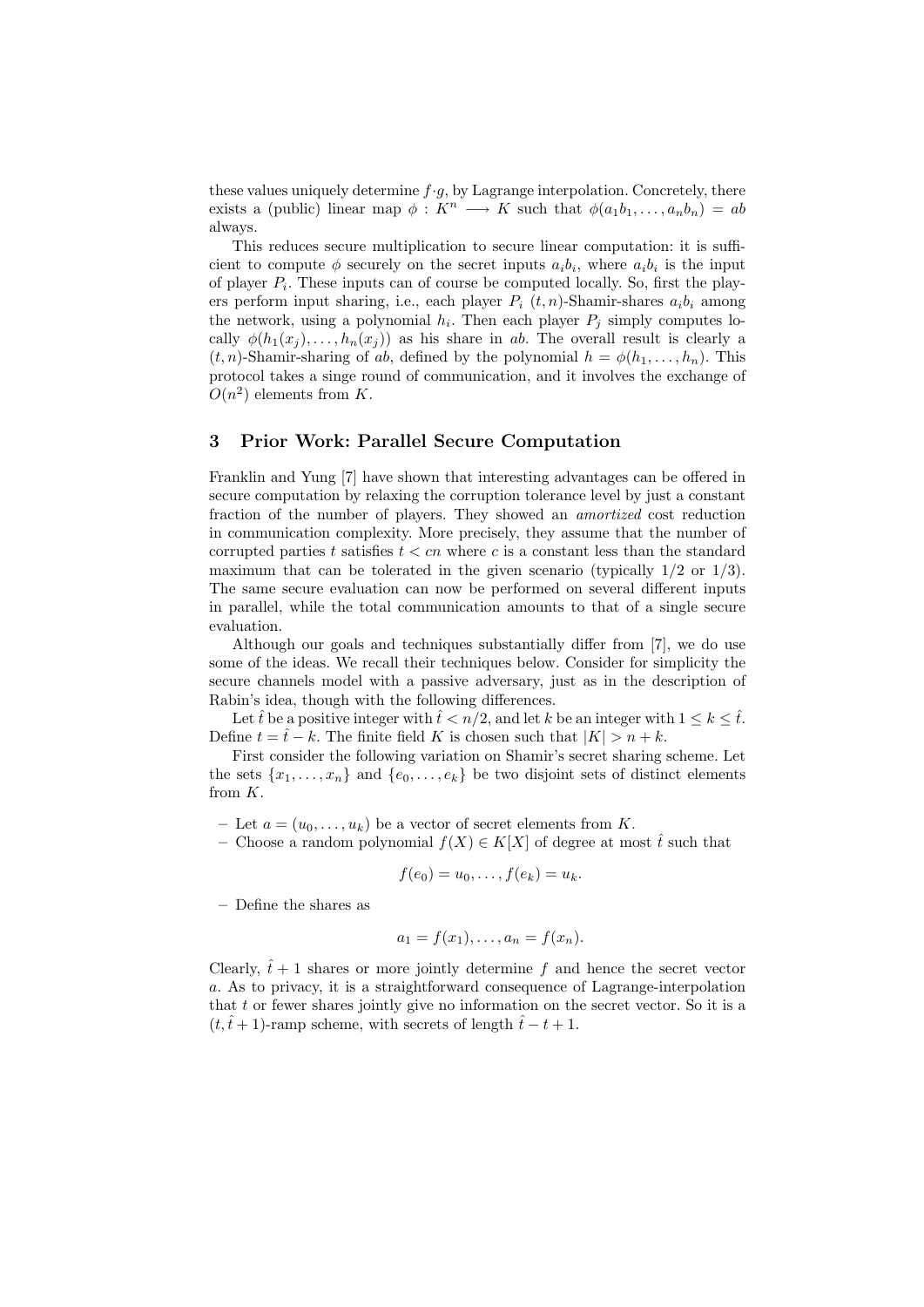Now,  $k + 1$  secure multiplications of  $(u_0v_0, \ldots, u_kv_k)$  can be performed in a very compact manner. Suppose that vectors  $a = (u_0, \ldots, u_k)$  and  $b = (v_0, \ldots, v_k)$ have been secret-shared. Say that the shares in a are  $(a_1, \ldots, a_n)$  (with defining polynomial f) and the shares in b are  $(b_1, \ldots, b_n)$  (with defining polynomial g). The network may now obtain a secret-sharing according to the scheme above (and with the same parameters) of the vector  $a * b := (u_0v_0, \ldots, u_kv_k)$  as follows.

First we note that for  $j = 0, 1, \ldots, k$ , it holds that  $(fg)(e_i) = u_i v_i$ . For a reason similar to the one used in the description of Rabin's idea, there exists linear maps  $\phi_j: K^n \longrightarrow K$  such that  $u_jv_j = \phi_j(a_1b_1,\ldots,a_nb_n)$   $(j = 0 \ldots k)$ .

Each player  $P_i$  now simply secret-shares (according to the scheme above, with the same parameters) the vector  $(\phi_0(\epsilon_i)a_ib_i,\ldots,\phi_k(\epsilon_i)a_ib_i)$ , where  $\epsilon_i \in K^n$  is the *i*-th unit vector. Define the polynomial  $h(X) = \sum_{i=1}^{n} h_i(X)$ , where  $h_i$  is the polynomial used by  $P_i$  in the sharing step above  $(i = 1 \dots n)$ . This polynomial is consistent with the parameters of the scheme, the secret encoded by it is the vector  $a * b$  and each player  $P_i$  can locally compute his share as  $\sum_{j=1}^{n} h_j(x_i)$ . We will demonstrate later that there is a more general way to look at this last resharing step (see Theorem 1).

#### 4 Ramp Schemes and Share Conversion

We now present a formal definition of (linear) ramp schemes, which can be seen as a generalization of threshold secret sharing schemes.

**Definition 1.** Let  $M_i$  be a  $d_i \times e$  matrix for  $i = 1, 2, ..., n$ . For every set  $A \subset$  $\{1, 2, \ldots, n\}$ , let  $M_A$  be the matrix defined by stacking the matrices  $(M_i)_{i \in A}$  on top of each other. The scheme defined as such is called a (linear)  $(t, \hat{t} + 1)$ -ramp scheme of embedding degree  $k + 1$  if the following two properties hold:

- For any  $A \subset \{1, 2, ..., n\}$  with  $|A| \geq \hat{t} + 1$ , there are vectors  $r_0, r_1, ..., r_k$ such that  $r_i M_A = u_i$ , where  $u_i$  is the i<sup>th</sup> unit vector.
- $-$  For any  $A \subset \{1, 2, ..., n\}$  with  $|A|$  ≤ t and any vector  $v = (v_0, v_1, ..., v_k)$ there is a vector  $\kappa \in \text{Ker} M_A$  where the first  $k+1$  coordinates of  $\kappa$  correspond with the coordinates of v.

Ramp schemes are used for secret sharing as follows. Let  $s = (s_0, s_1, \ldots, s_k) \in$  $K^{k+1}$  be a secret vector and choose  $b = (b_0, b_1, \ldots, b_{e-1}) \in K^e$  at random under the restriction that  $b_i = s_i$  for  $i = 0, 1, ..., k$ . Now define  $s_i := M_i b \in K^{d_i}$  as the share for the  $i<sup>th</sup>$  player. Note that the embedding degree of the ramp scheme defines the dimension of the secret space over K.

The first condition for ramp schemes is now equivalent to the statement for the corresponding secret sharing scheme that  $\hat{t}+1$  or more players can compute every coordinate of the secret vector via a linear combination of their shares. Furthermore, the second condition is equivalent to the statement that for any subset consisting of at most  $t$  players every possible secret vector is equally consistent with their shares. Another key point to note is that ramp schemes allow for a "gray zone" between the unqualified and the qualified number of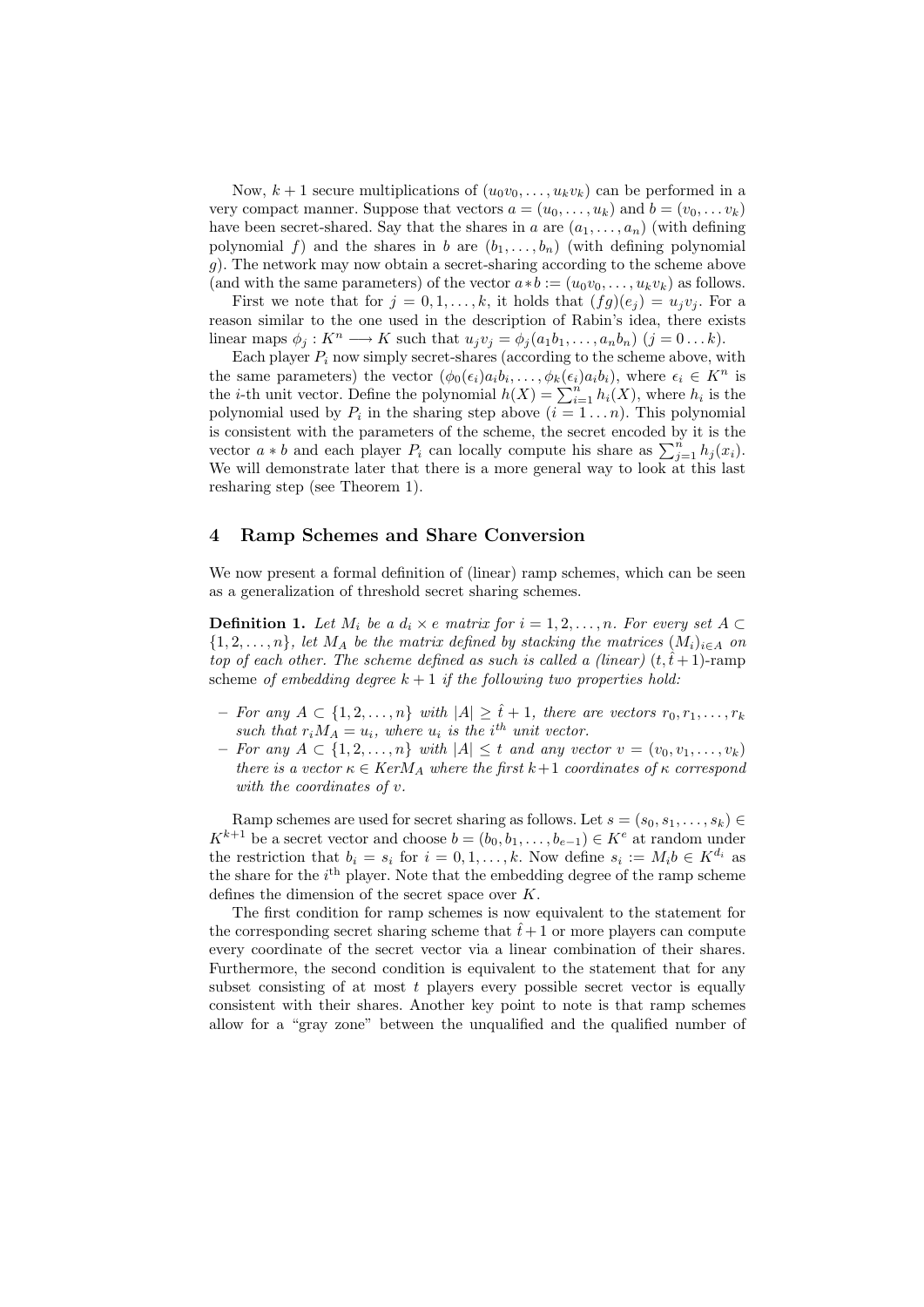players, which allows the size of the shares to be smaller than the size of the secret.

There is a way to rewrite the scheme due to Franklin and Yung to the notation used above by applying appropriate operations on the columns of a Vandermonde matrix. However, since the representation using polynomials is rather convenient for both their scheme and our scheme from Section 5, we will stick to a polynomial notation for these schemes in the sequel. Naturally, there is also a straightforward way of rewriting our scheme to the formal notation above, which boils down to the elimination of a number of columns from a Vandermonde matrix.

One of the key ingredients of our results is the following theorem, which allows us to convert shares between different types of linear ramp schemes, while at the same time computing a number of linear functions on secret values in the ramp scheme in parallel.

**Theorem 1.** Assume that the players hold shares  $c_1, \ldots, c_n$  in a linear ramp scheme of the secret vector  $(s_1, ..., s_m)$  – which means there exist linear maps  $\phi_j: K^n \longrightarrow K$  such that  $s_j = \phi_j(c_1, \ldots, c_n)$   $(j = 0 \ldots m)$  and that the set of all players is qualified in this scheme. Furthermore, let arbitrary linear functions  $F_1, ..., F_\ell, F_i: K^m \to K$ , be given. Then in a single round of communication, the shares in this scheme can be transformed into shares in any other linear ramp scheme with secret space of dimension at least  $\ell$  with secret vector

$$
(F_0(s_0,\ldots,s_m),\ldots,F_\ell(s_0,\ldots,s_m)),
$$

Furthermore, privacy is maintained for any subset of players for which privacy holds in both of the ramp schemes involved.

*Proof.* Assume that the functions  $F_j$  are  $F_j(x_0, \ldots, x_m) := \sum_{w=0}^m \mu_w^{(j)} x_w$  for some  $\mu_w^{(j)} \in K$  and define  $\beta_i^{(j)} := \sum_{w=0}^m \mu_w^{(j)} \phi_w(\epsilon_i) c_i$ . Note that

$$
s_j = \phi_j(c_1, \ldots, c_n) = \sum_{i=1}^n \phi_j(\epsilon_i) c_i,
$$

so that

$$
F_j(s_0, \dots, s_m) = \sum_{w=0}^m \mu_w^{(j)} s_w = \sum_{w=0}^m \mu_w^{(j)} \left( \sum_{i=1}^n \phi_w(\epsilon_i) c_i \right)
$$
  
= 
$$
\sum_{i=1}^n \left( \sum_{w=0}^m \mu_w^{(j)} \phi_w(\epsilon_i) c_i \right) = \sum_{i=1}^n \beta_i^{(j)},
$$

and that player i can ramp share the vector  $(\beta_i^{(0)}, \ldots, \beta_i^{(\ell)})$  in the target scheme, as the coefficients  $\beta_i^{(j)}$  only depend on its share  $c_i$  and public information. After all players have reshared their shares in this way and the players locally sum up their new shares, they obtain shares in the target scheme with secret vector  $(F_0(s_0, \ldots, s_m), \ldots, F_\ell(s_0, \ldots, s_m))$ . The privacy claim is straightforward to verify and the result follows.  $\Box$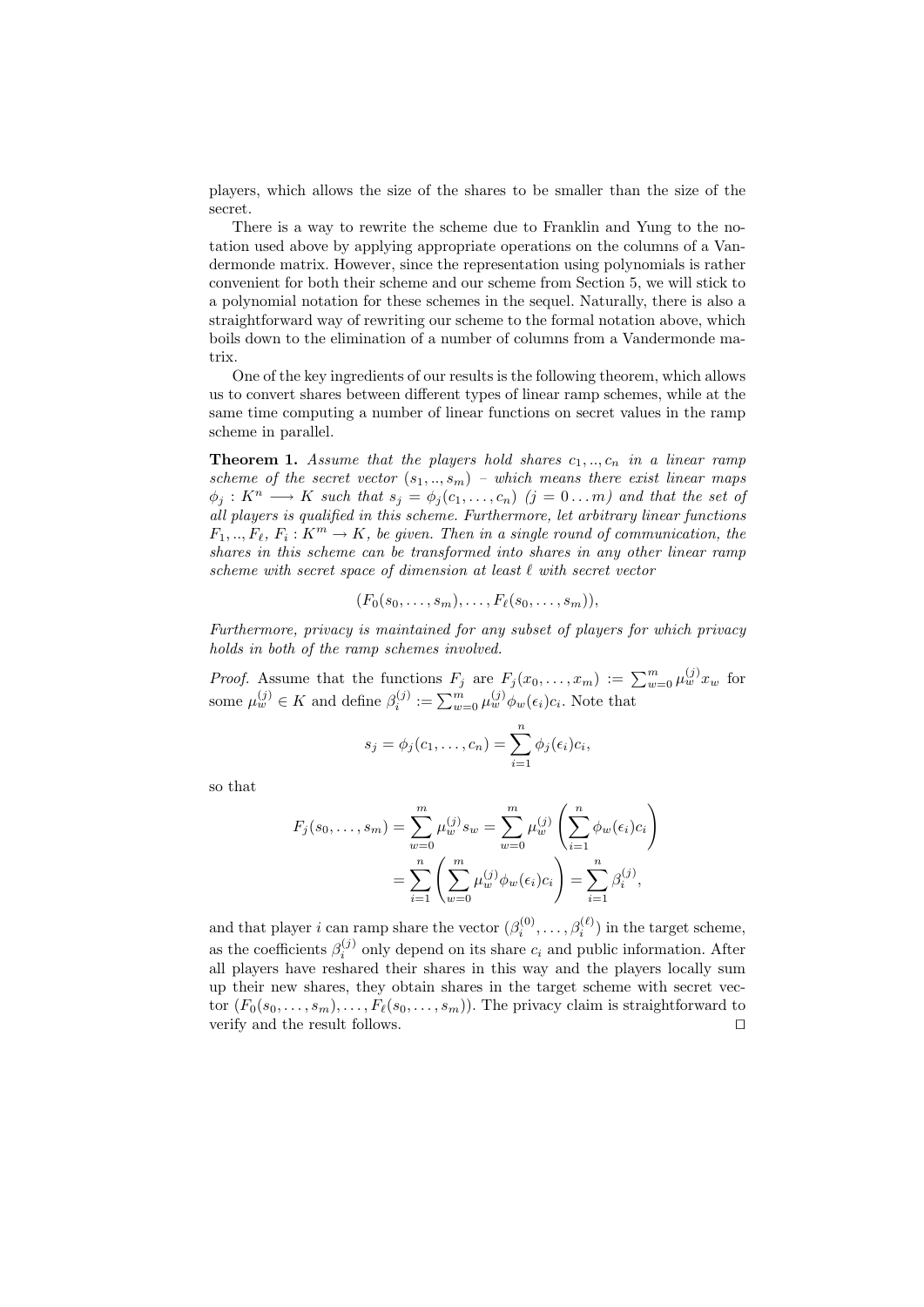In particular, Theorem 1 demonstrates that we can in a single round of communication securely compute any list of linear functions (up to a certain size) on the ramp shared secret values. Combined with the techniques of Franklin and Yung, this is used in Section 8 to enable more efficient evaluation of certain arithmetic circuits. Theorem 1 is later also used in combination with the ramp scheme from Section 5, where the resulting scheme allows to compute products of values in an extension field of  $K$  using only shares and communication consisting of elements in  $K$ .

# 5 Atomic Secure Multiplication: The Main Idea

In [7], the amortized communication complexity of a secure computation is reduced by performing a linear number of multiplications in parallel. The more general techniques described in this section alternatively allow to reduce the atomic communication complexity, i.e., the minimum communication complexity required to perform a single secure multiplication. In particular, we demonstrate how a decreased maximum corruption tolerance, while still a constant fraction of  $n$ , allows one to gain a linear factor in communication complexity for a single multiplication. However, for this we require that the finite field that is used in the computation has some additional structure. These techniques can provide considerable efficiency gain, for instance when used as a building block in secure linear algebra computations over large finite extension fields [5, 6].

The technical idea behind our result can be summarized as follows. We use a dedicated ramp scheme, different from the one in [7]. It is defined using an extension field  $L$  over  $K$ , but each share is just a single element from  $K$ . The secret is an element in  $L$ , which is represented as a vector of elements from  $K$  by fixing a basis of  $L$  over  $K$  and interpreting  $L$  as a vector space over  $K$ . This way, the information rate of the scheme improves as the degree of  $L$  over  $K$  increases, but we pay for this by having to decrease the corruption tolerance appropriately.

This approach is additive in the sense that sums of sharings of two elements from L give a sharing of their sum. The relative difficulty lies in the product. We show a variation on Rabin's idea that allows the network to securely compute, in a single round, the vector-representation over  $K$  of the product of two elements from L, using just  $O(n)$  bandwidth. <sup>4</sup> Our idea depends crucially on the properties of our dedicated ramp scheme.

**Definition 2.** For each integer d with  $0 \le d \le 2k$  the polynomial  $H_d$  is defined as

$$
H_d(X_0,\ldots,X_k,Y_0,\ldots,Y_k)=\sum_{0\leq q,r\leq k\;:\; q+r=d}X_q\cdot Y_r.
$$

<sup>4</sup> Our results here should be contrasted with those of [4], which deals with low communication secure computation over very small fields, and uses an entirely different technique.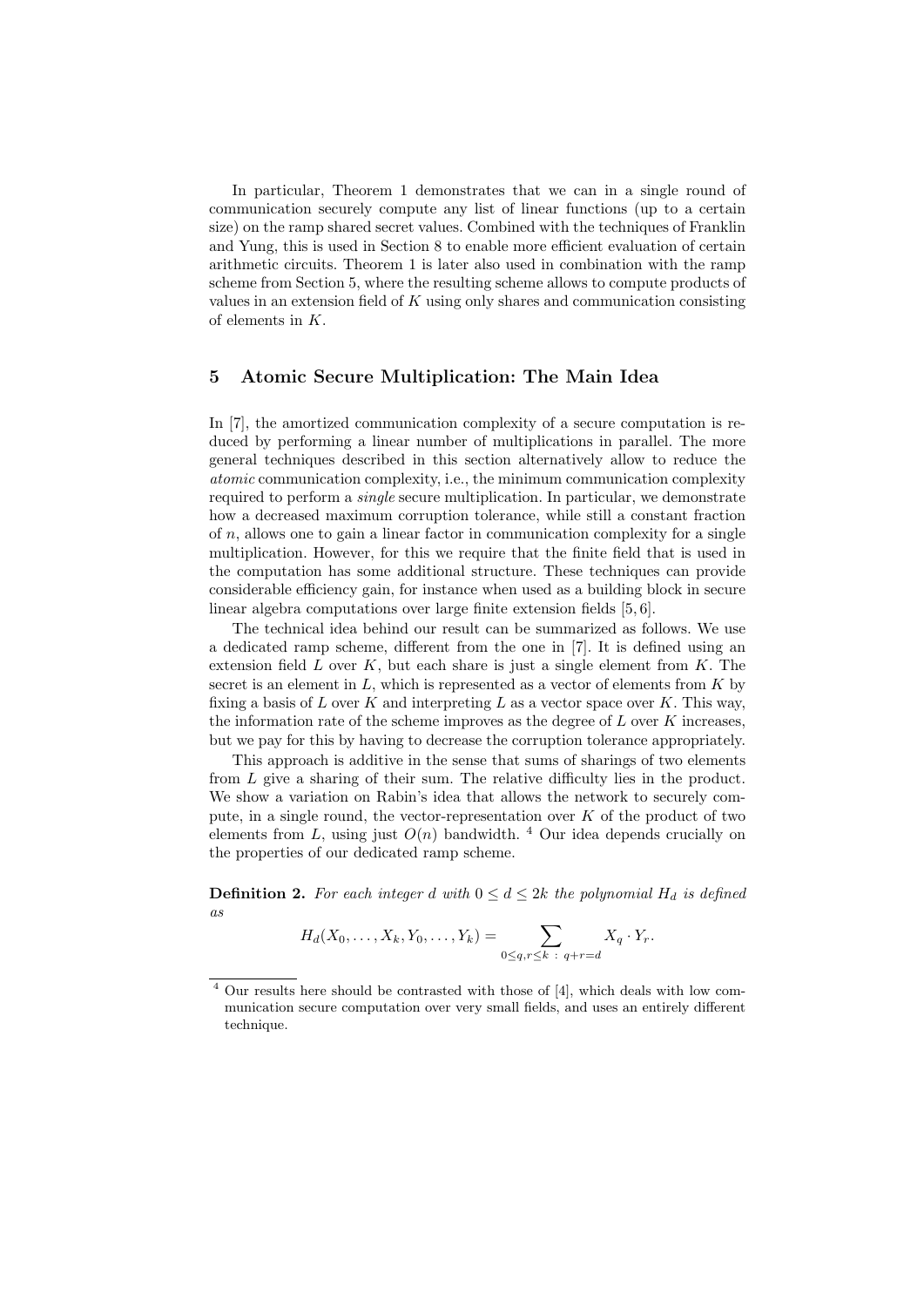**Definition 3.** Let k be a non-negative integer and let  $\hat{t}$  be an integer with  $2k < \hat{t}$ . The linear subspace  $V_{k,\hat{t}}(K)$  of the vector space of polynomials of degree at most to consists of all polynomials  $f(X) \in K[X]$  of the form

$$
f(X) = a(X) + R(X) \cdot X^{2k+1},
$$

where  $a(X) \in K[X]$  is a polynomial of (formal) degree k and where  $R(X) \in$ K[X] is a polynomial of (formal) degree  $\hat{t}$  – 2k – 1.

Note the presence of a "gap" in the polynomials. It ensures that after local multiplication of shares none of the higher-term random coefficients in the corresponding product polynomial interferes with the coefficients that results from the lower-term coefficients (which contain the secret vectors). Furthermore, the degree of the polynomials is chosen large enough to ensure that the higher-term coefficients provide sufficient privacy.

Now assume that  $2k < \hat{t}$ . Thus,  $a(X)$  has degree at most k as a polynomial, but its coefficient vector will be taken of length  $k + 1$  in all the cases. We will sometimes "identify  $a(X)$  with its coefficient vector a." Similar for  $R(X)$ . We have the following trivially verified property.

**Lemma 1.** If  $f(X) = a(X) + R(X) \cdot X^{2k+1}$  and  $g(X) = b(X) + R'(X) \cdot X^{2k+1}$  $V_{k,\hat{t}}(K)$ , then

$$
f(X) \cdot g(X) = H_0(a, b) + H_1(a, b) \cdot X + \ldots + H_{2k}(a, b) \cdot X^{2k} + S(X) \cdot X^{2k+1},
$$

where a, b are taken as the coefficient vectors (of length  $k+1$ ) of the corresponding polynomials and where  $S(X)$  is a polynomial of degree at most  $2\hat{t} - 2k - 1$ .

Now let L be an extension field of K of degree  $k + 1$ , and let  $\theta$  be such that

 $L = K(\theta).$ 

The fact that  $1, \theta, \ldots, \theta^k$  is a basis for the field L as a  $k + 1$ -dimensional K-vector space implies the following lemma. Let  $a = u_0 + u_1 \cdot \theta + \ldots + u_k \cdot \theta^k \in L$ and  $b = v_0 + v_1 \cdot \theta + \ldots + v_k \cdot \theta^k \in L$ , with the  $u_i$  and  $v_j$  elements from K.

**Lemma 2.** With  $K$ ,  $\theta$  and  $L$  fixed as above, the following holds. There exist linear maps  $\chi_j : K^{2k+1} \longrightarrow K$   $(j = 0 ... k)$  such that for all  $a, b \in L$ 

$$
ab = \sum_{j=0}^k \chi_j(H_0(a,b),\ldots,H_{2k}(a,b)) \cdot \theta^j,
$$

where a and b are given by their respective coordinate vectors  $(u_0, \ldots, u_k)$  and  $(v_0,\ldots,v_k)$ .

This lemma is easily verified by multiplying everything out, rewriting the powers  $\theta^j$  with  $j > k$  with respect to the basis chosen and making the substitutions.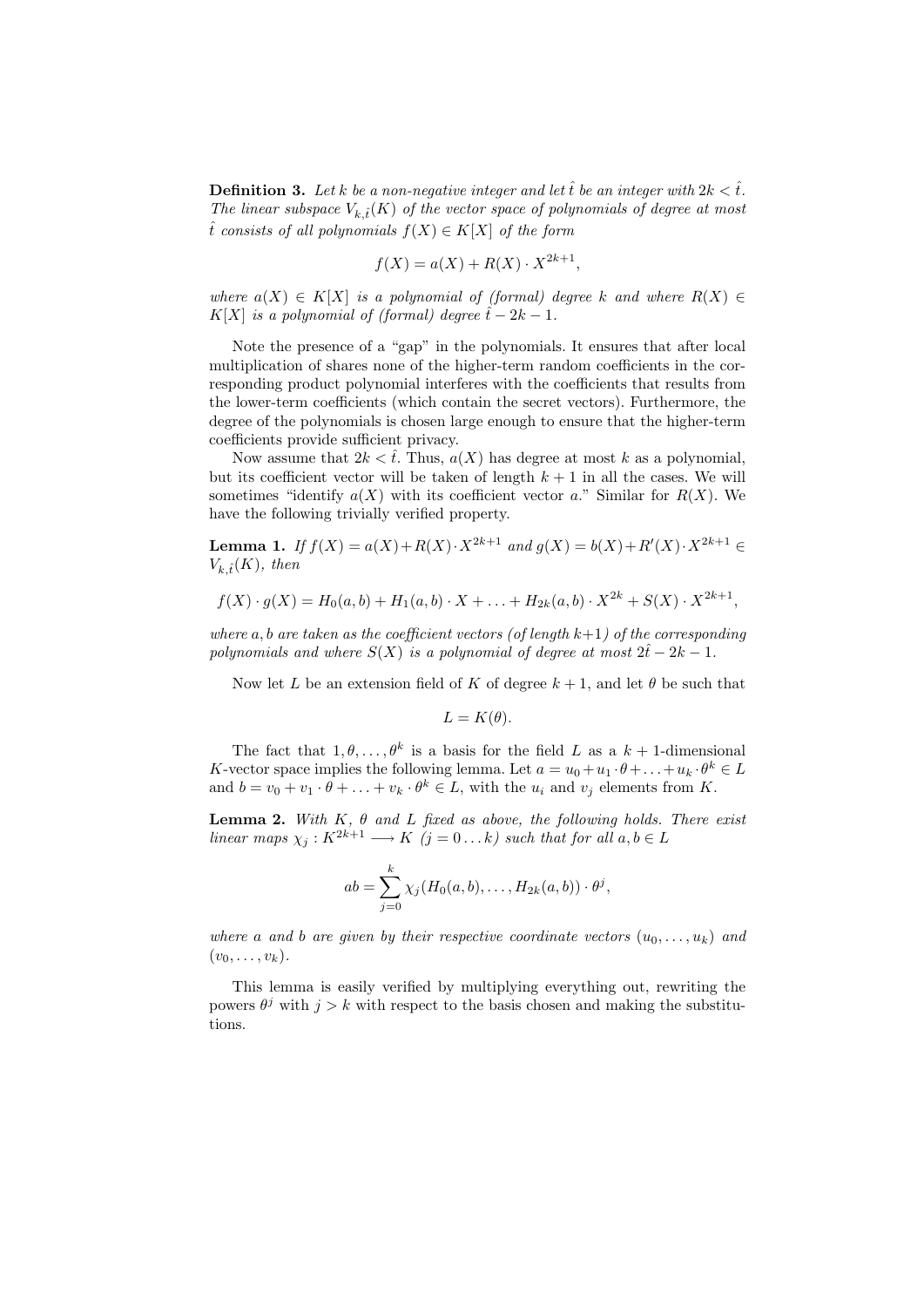Now consider the following secret sharing scheme. It is assumed that  $\theta$  is fixed (and public), as well as the other parameters introduced above. A secret can be any element  $a \in L$ , represented as  $a k + 1$ -vector of elements from K:  $a = u_0 + u_1 \theta + \ldots + u_k \theta^k$ , with the  $u_j$  in K. Each share will be an element of  $K$  however. Define

$$
t = \hat{t} - 2k.
$$

1. Let

$$
a = u_0 + u_1 \cdot \theta + \ldots + u_k \cdot \theta^k \in L
$$

be the secret value.

2. Choose  $f(X) \in V_{k,\hat{t}}(K)$  at random such that

$$
f(X) = a(X) + R(X) \cdot X^{2k+1},
$$

where  $a(X) \in K[X]$  is the polynomial of degree at most k whose coefficient vector is  $(u_0, \ldots, u_k)$  and where  $R(X) \in K[X]$  is a polynomial of degree at most  $\hat{t}$  − 2k − 1.

3. Set

$$
a_1 = f(x_1) \in K, \dots, a_n = f(x_n) \in K
$$

as the shares.

4. For any set  $A \subset \{1, \ldots, n\}$  with  $|A| \geq \hat{t} + 1$ , the reconstruction of  $a \in L$ from the shares  $\{a_i\}_{i\in A}$  is by standard Lagrange Interpolation.

As for privacy, we note the following. If  $|A| \le t$  (=  $\hat{t}-2k$ ), then the collection of shares  $\{a_i\}_{i\in A}$  gives no information on the secret a. Indeed, for each such set A and for each  $z \in L$  there exists a  $\kappa(X) \in V_{k,\hat{t}}(K)$  such that

$$
\kappa(X) = z(X) + T(X) \cdot X^{2k+1},
$$

where  $T(X)$  is a polynomial of degree at most  $\hat{t}$  − 2k − 1, and such that

$$
\kappa(x_i) = 0 \text{ for all } i \in A,
$$

and this implies the privacy claim, for instance by a simple argument similar to the one used in the analysis of general linear secret sharing. The existence of  $\kappa(X)$  per se follows from the lemma below, an immediate consequence of Lagrange's Interpolation Theorem.

**Lemma 3.** Let  $x_1, x_2, \ldots, x_e$  be distinct non-zero elements of K. Let d be an integer with  $d \geq e$ . For any  $z_0, \ldots, z_{d-e} \in K$  and for any  $y_1, \ldots, y_e$  there exists a polynomial  $\kappa(X) \in K[X]$  of degree at most d such that

$$
\kappa(X) = z_0 + z_1 \cdot X + \ldots + z_{d-e} \cdot X^{d-e} + higher order terms,
$$

and

$$
\kappa(x_1)=y_1,\ldots,\kappa(x_e)=y_e.
$$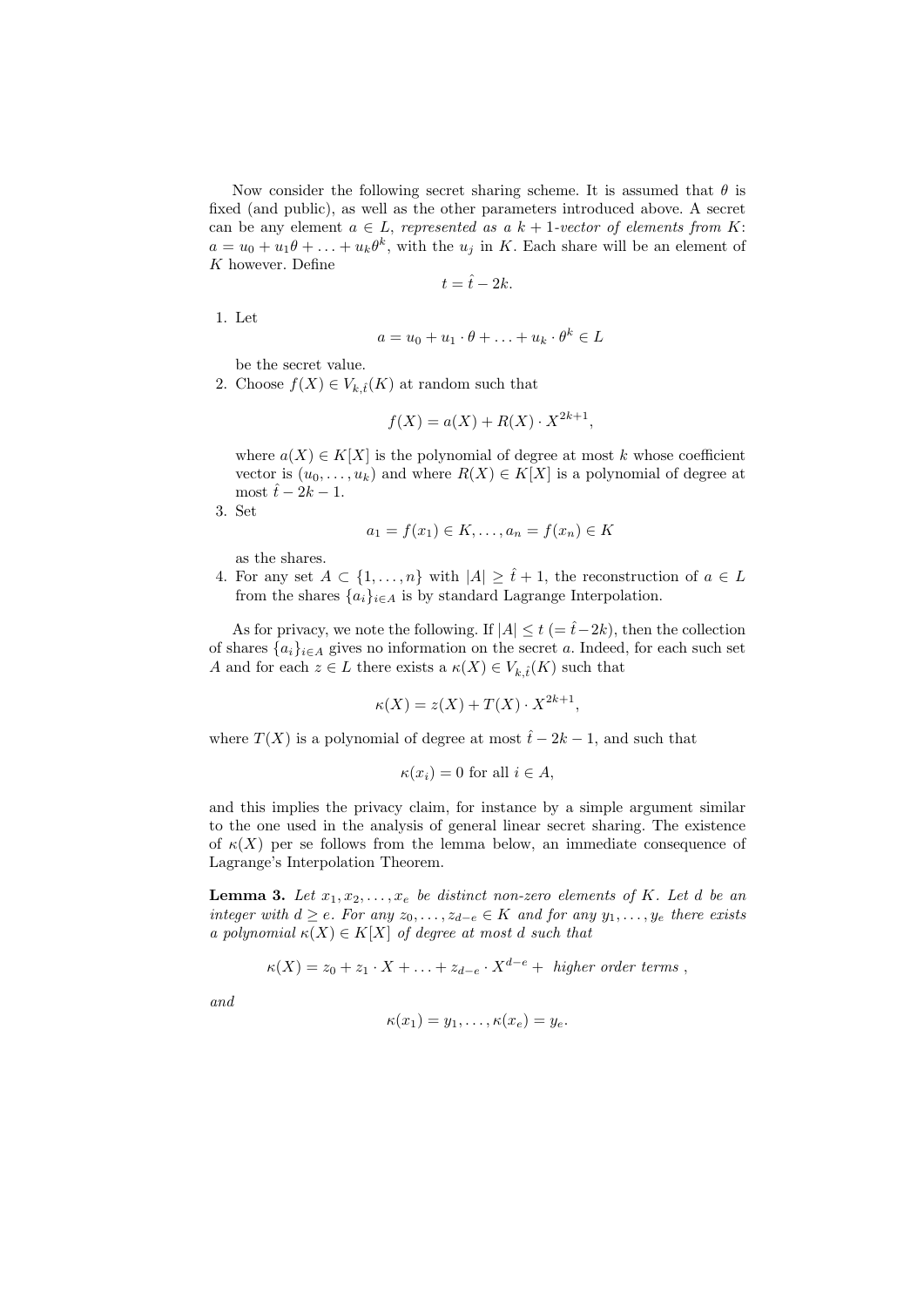*Proof.* Define  $f_1(X) = \sum_{j=0}^{d-e} z_j X^j$  and let  $f_2(X)$  be the polynomial of degree at most  $e-1$  through the e points  $(y_i - f_1(x_i))/x_i^{d-e+1}$ . Then the polynomial  $\kappa(X) = f_1(X) + f_2(X) \cdot X^{d-e+1}$  is the unique polynomial that has the required properties.  $\Box$ 

Thus, the dedicated scheme above is a  $(t, \hat{t} + 1)$  ramp scheme with shares in K and the secret in L (as a vector of length  $\frac{\hat{t}-t}{2} + 1$  over K).

In order to state the claimed secure multiplication protocol we need the following lemma, which can easily be verified using arguments similar to the ones used in standard proofs of Langrange's Interpolation Theorem, or by using the properties of Vandermonde determinants.

**Lemma 4.** Let  $x_1, \ldots, x_{\ell+1}$  be fixed distinct elements of K. Then there exist linear maps  $\phi_j : K^{\ell+1} \longrightarrow K$   $(j = 0 \dots \ell)$  such that the following holds. Let  $y_1, \ldots, y_{\ell+1}$  be any elements of K. Let  $f \in K[X]$  be the unique polynomial of degree at most  $\ell$  such that  $f(x_1) = y_1, \ldots, f(x_{\ell+1}) = y_{\ell+1}$ . Then

$$
f(X) = \phi_0(y_1, \ldots, y_{\ell+1}) + \phi_1(y_1, \ldots, y_{\ell+1}) \cdot X + \ldots + \phi_{\ell}(y_1, \ldots, y_{\ell+1}) \cdot X^{\ell}.
$$

Still in the secure channels model as before, assume that  $\hat{t} < n/2$ . Suppose that values  $a = u_0 + u_1 \cdot \theta + \ldots + u_k \cdot \theta^k \in L$  and  $b = v_0 + v_1 \cdot \theta + \ldots + v_k \cdot \theta^k \in L$ , with coefficients in  $K$ , have been secret-shared according to the dedicated scheme explained above. Write  $f \in K[X]$  for the polynomial defining the sharing of  $a \in L$ , with respective shares  $a_1, \ldots, a_n \in K$ , and write g defining that of  $b \in L$ , with respective shares  $b_1, \ldots, b_n \in K$ .

It now follows immediately from the fact that  $\hat{t} < n/2$  and from Lemmas 1, 2, and 4 that there exist linear maps  $\psi_i : K^n \longrightarrow K$  such that

$$
ab = \sum_{j=0}^k \psi_j(a_1b_1,\ldots,a_nb_n)\cdot\theta^j \in L.
$$

The coefficients defining these linear maps can be computed efficiently. We can now use Theorem 1 to convert the local products of the shares of the players into a sharing of ab.

If the degree  $[L: K] = k + 1$  of the extension field L satisfies the conditions detailed below, we can now achieve  $O(n)$  communication.

We have

$$
t + 2k = \hat{t} \text{ and } \hat{t} < n/2.
$$

So if we set, say,

$$
2\hat{t} + 1 = n,
$$

and

$$
k=cn,
$$

for some real constant  $c$ , then we can achieve  $t$  maximal such that

$$
t < \frac{(1-\delta)n}{2}, \text{ where } \delta = 4c.
$$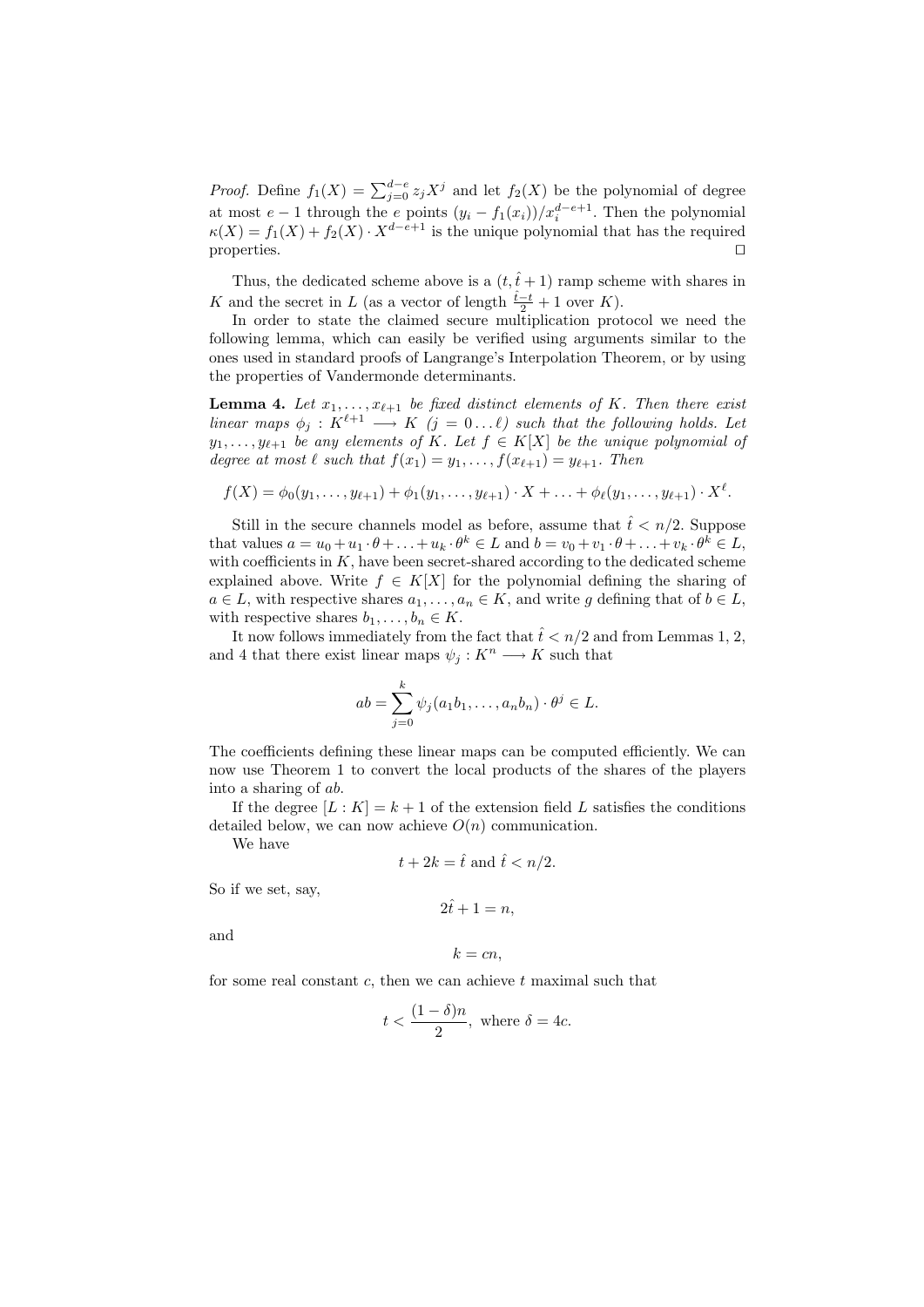If the parameters are such, secure multiplication of two elements from the field L is done with communication  $O(n^2)$  elements from K, which is equivalent to  $O(n)$  elements from L. This is as claimed.

#### 5.1 A More General View

It is possible to look at the secure multiplication protocols in a more general way, that contain both our results and those of Franklin and Yung [7] as special cases.

Both in the protocol of Franklin and Yung and our protocol from Section 5, the protocols start out with two sets of shares, defining secret vectors  $(s_0, ..., s_m), (s'_0, ..., s'_m)$  respectively. We then compute locally the pairwise products of shares in the two vectors and these pairwise products can be seen as shares in a new ramp scheme, different from the original one.

For instance, in the scheme by Franklin and Yung the secret vector defined by the "local products" of the shares is  $(s_0s'_0, s_1s'_1, \ldots, s_ms'_m)$  according to the new scheme defined On the other hand, in the protocol from Section 5, assuming the same initial secret vectors, we obtain secret vector  $(\sum_{i+j=0} s_i \cdot s'_j, \sum_{i+j=1} s_i \cdot s'_j)$  $s'_j, \ldots, \sum_{i+j=2m} s_i \cdot s'_j$  consisting of all homogeneous sums of the secret coefficients. This is why we can obtain different results after the application of Theorem 1.

In general, we can start from any ramp scheme  $\mathcal{R}$ , do the local multiplications and obtain a sharing of some quadratic function of the two original secret vectors in a new ramp scheme  $\mathcal{R}'$  that depends on  $\mathcal{R}$ . This is not always useful – for instance, it is not always the case that the set of all players is qualified in  $\mathcal{R}'$ . Franklin/Yung and our scheme are two nicely structured examples, where useful results are indeed obtained.

We note that one can also obtain the homogeneous sums we use by multiple applications of Franklin and Yung's scheme, but since this would require  $O(n)$ applications of their scheme (in order to obtain the required cross-products) this would be much less efficient.

#### 6 Further Trade-Offs

In Section 5, we presented a scheme which is secure against a  $t$ -adversary. We now show a variation that is secure against a (stronger)  $t'$ -adversary with  $t' > t$ , where  $t'-t$  is a constant fraction of n. Given again a finite field L with extension degree  $k + 1$  over a subfield K, the bandwidth requirement remains  $O(n)$ , but there is a larger hidden constant.

The idea is to introduce a slightly modified version of the dedicated ramp scheme from Section 5. Basically, the coefficients of a secret element  $a \in L$  are distributed over two polynomials  $f_1$  and  $f_2$  with smaller gaps than the polynomial that was used before, and the secure multiplication is then performed with these two polynomials by exploiting cross-products. This doubles the size of the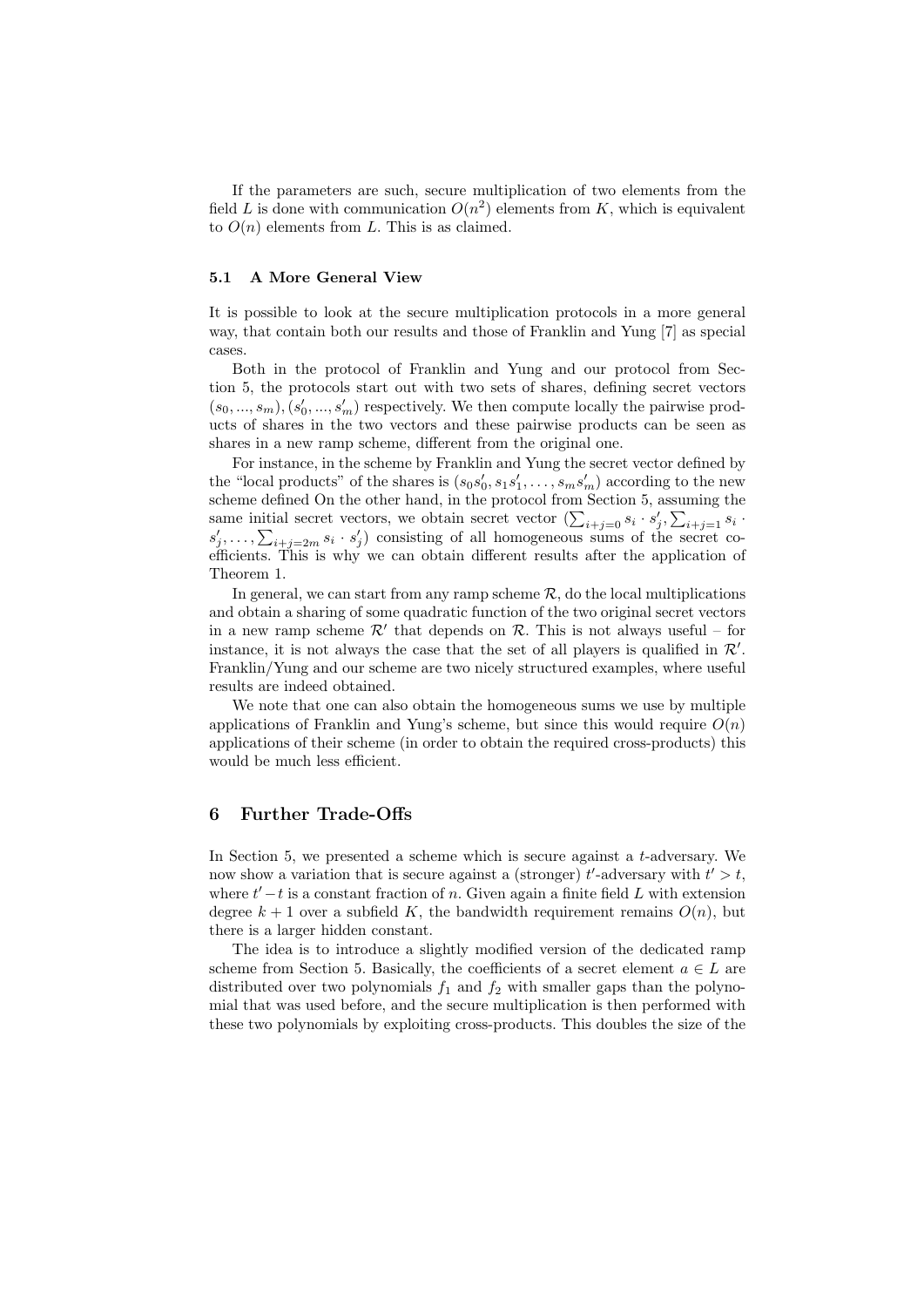shares and the required bandwidth. There is also a natural generalization of this idea involving more then two polynomials and cross-products of shares.

In Section 5, a t-adversary was defined where  $t = \hat{t} - 2k$  for some integer  $t \leq n/2$  and where  $k+1$  is the degree of L over K. In this section, we fix the value  $\hat{k} = \lfloor (k-1)/2 \rfloor$ , and define the t'-adversary by  $t' = \hat{t} - 2\hat{k}$ . We now explain the details of the variation.

For an arbitrary value  $a = u_0 + u_1 \cdot \theta + \ldots + u_k \cdot \theta^k \in L$ , with coefficients in K, we denote  $a^{(1)} = u_0 + u_1 \cdot \theta + \ldots + u_{\hat{k}} \cdot \theta^{\hat{k}}$  and  $a^{(2)} = a - a^{(1)}$ . Furthermore, we define  $a^{(1)}(X) = u_0 + u_1 \cdot X + \ldots + u_{\hat{k}} \cdot X^{\hat{k}}$  and  $a^{(2)}(X) = u_{\hat{k}+1} + u_{\hat{k}+2} \cdot X +$  $\dots + u_k \cdot X^{k-k-1}.$ 

For  $i \in \{1,2\}$ , choose  $f_i(X) \in V_{\hat{k} \hat{t}}(K)$  at random such that

$$
f_i(X) = a^{(i)}(X) + R_i(X) \cdot X^{2\hat{k}+1},
$$

where  $a^{(1)}(X)$  is the polynomial of formal degree  $\hat{k}$  with the initial coefficients  $(u_0, u_1, \ldots, u_{\hat{k}}), a^{(2)}(X)$  is the polynomial of formal degree  $k - \hat{k} - 1$  with the remaining coefficients  $(u_{\hat{k}+1}, u_{\hat{k}+2}, \ldots, u_k)$  and where  $R_1(X), R_2(X) \in K[X]$  are polynomials of formal degree  $\hat{t} - 2\hat{k} - 1$ . Then  $f_1$  and  $f_2$  both encode exactly half of the coefficients of a (if k is odd) or  $f_1$  encodes one more coefficient of a than  $f_2$  (if k is even). These polynomials are used in this section to perform the secure multiplication.

Assume that a value  $b = v_0 + v_1 \cdot \theta + \ldots + v_k \cdot \theta^k \in L$  has likewise been encoded, resulting in polynomials  $b^{(1)}(X)$ ,  $b^{(2)}(X)$ ,  $g_1(X)$  and  $g_2(X)$ , and that every player  $P_i$  received the values  $a_i^{(1)} = f_1(x_i), a_i^{(2)} = f_2(x_i), b_i^{(1)} = g_1(x_i)$ and  $b_i^{(2)} = g_2(x_i)$ . By Lemma 3, no subset of  $t - 2\hat{k}$  players can obtain any information about  $a^{(1)}$ ,  $a^{(2)}$ ,  $b^{(1)}$  or  $b^{(2)}$ , and therefore the players in such a subset also cannot obtain any information about a or b.

We now make use of the observation that

$$
(ab)(X) = (a^{(1)}b^{(1)})(X) + (a^{(1)}b^{(2)} + a^{(2)}b^{(1)})(X) \cdot X^{\hat{k}+1} + (a^{(2)}b^{(2)})(X) \cdot X^{2\hat{k}+2},
$$

with as coefficients the values  $H_0(a, b), H_1(a, b), \ldots, H_{2k}(a, b)$ . This is straightforward to verify using the discussion from the last section. Since by Lemma 4 there exists a linear map  $\phi_{\ell}$  such that for  $i, j \in \{1, 2\}$  the  $\ell^{\text{th}}$  coefficient of  $(f_i g_j)(X)$  can be computed as  $\phi_{\ell}(a_1^{(i)} b_1^{(j)}, a_2^{(i)} b_2^{(j)}, \ldots, a_n^{(i)} b_n^{(j)})$ , the same holds for  $a^{(i)}b^{(j)}(X)$ . In particular there exist linear maps  $\psi_{\ell}: K^n \longrightarrow K$  such that

$$
ab = \sum_{\ell=0}^{k} \psi_{\ell}(C_{11}, C_{12}, C_{21}, C_{22}) \cdot \theta^{\ell} \in L,
$$

where  $C_{ij} = (a_1^{(i)}b_1^{(j)}, \ldots, a_n^{(i)}b_n^{(j)})$  for  $i, j \in \{1, 2\}$ . Therefore, the techniques from the previous section can be used to construct a multiplication protocol that leads to two polynomials  $h_1(X)$  and  $h_2(X)$  of the proper form that encode the coefficients of  $ab \in L$ .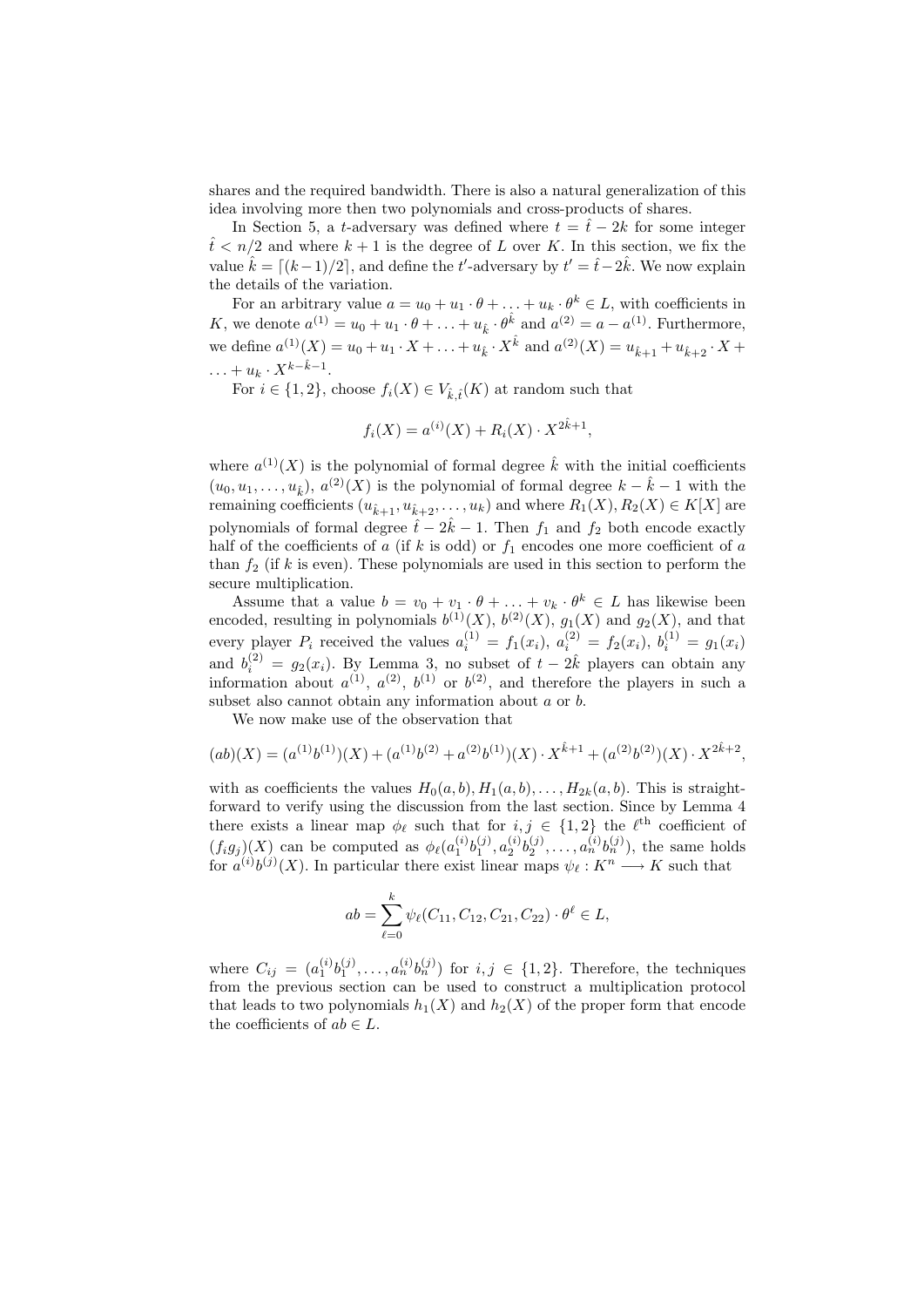### 7 Secure MPC Against an Active Adversary (Overview)

Using the new techniques, we construct a protocol for secure multiplication in the presence of an active *t*-adversary that requires only  $O(n^2)$  bandwidth when the multiplication is performed in a field L with extension degree  $k + 1$  over a subfield  $K$ . Again, the corruption tolerance is not maximal, as we require  $t = \hat{t} - 3k$  with  $t < \hat{t} < n/4$ , but it is still a constant fraction of n. Below we sketch the underlying ideas of the protocol. A more detailed description can be found in the appendix.

The obvious weakness of the protocol described in Section 5 is that the outcome completely depends on the polynomials  $h_i$  that the players select. Even if only one of these polynomials is not selected according to the protocol specification, the final outcome can encode any arbitrary element of  $L$  or not even be of the correct form. However, a closer inspection of the protocol reveals that the values of the leading coefficients of every polynomial  $h_i$  mainly depend on the corresponding value  $a_i b_i$ . Therefore, we can use VSS to let the players secret share their value  $a_i b_i$ , and then let the players locally compute their shares in polynomials  $h_i$  that are guaranteed to be of the proper form. We now sketch the key ingredients of the protocol.

- Dedicated VSS We use an adaptation of the four-round VSS protocol by Gennaro et al. [8] that allows the players to verify the presence of a gap in a secret sharing polynomial. In particular, we show that it is sufficient if the polynomials that the honest players receive as their shares using this scheme contain the desired gap.
- **Resharing step** Every player  $P_i$  reshares the value  $a_i b_i$  using an instance of the dedicated VSS scheme by embedding it in a secret sharing polynomial  $v_i$  of formal degree  $\hat{t} - k$  that has a gap of size 2k following the constant coefficient. Furthermore, player  $P_i$  uses VSS to distribute evaluations on a random polynomial of formal degree  $2\hat{t}$  that has a zero constant coefficient. The value  $a_i b_i$  is the constant coefficient of a polynomial of formal degree  $2\hat{t}$  in which all the players have a share due to the VSS scheme. Therefore, the players can jointly subtract the polynomial  $v_i$  from this polynomial and mask the result by adding the random polynomial. These operations can all be performed locally on the shares and lead to shares in the resulting polynomial. The players then publicly reconstruct this polynomial by pooling their shares and verify whether it has a zero constant coefficient. This ensures that player  $P_i$  indeed reshared the value  $a_i b_i$ .

**Local computation** Since the polynomial  $h_i(X)$  should contain the element

$$
\sum_{j=0}^k \psi_j(\epsilon_i) a_i b_i \theta^j \in L,
$$

the polynomial

$$
h_i(X) = \sum_{j=0}^{k} \psi_j(\epsilon_i) X^j v_i(X)
$$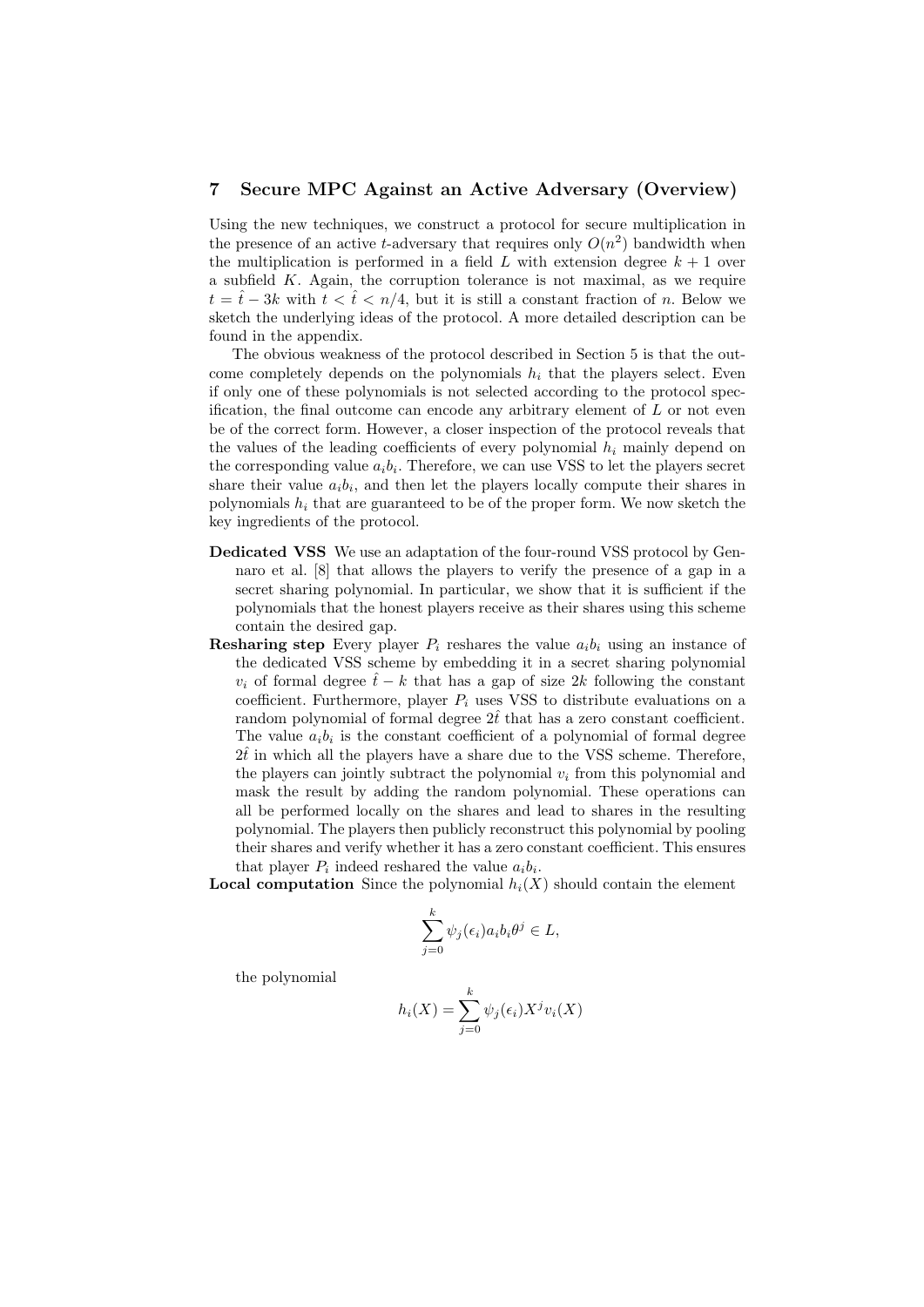is of the correct form and every player  $P_m$  can locally compute a share  $h_i(x_m)$ in this polynomial using the share  $v_i(x_m)$ . The sum of these shares then gives a share in a polynomial of the proper form that encodes the product ab.

# 8 Efficient Circuit Evaluation

This section shows another application of Theorem 1. Consider any arithmetic circuit  $C$  and a set of inputs to  $C$  and suppose that we evaluate the circuit by repeating the following two steps until all the gates have been evaluated:

- 1. Evaluate all linear gates for which we have both inputs, i.e., the addition gates and gates that perform multiplication by a constant.
- 2. Evaluate all multiplication gates for which we have both inputs.

Now let  $S(C)$  be the minimum number of multiplication gates that are handled in one instance of step 2. We will refer to this value  $S(C)$  as the multiplicative speedup of  $C$ <sup>5</sup> Arithmetic circuits with large multiplicative speedup occur frequently in settings related to secure linear algebra [5]. For instance, constantround protocols for secure unbounded fan-in multiplication and secure matrix multiplication require many parallel secure multiplications in a single step.

It is a natural idea to apply the scheme of Franklin and Yung here to perform these multiplications in parallel, but in order to do this it is required that the values that are to be multiplied are "aligned" in the corresponding instances of the ramp scheme.

Theorem 1 enables us to perform this aligning and more. If the inputs to the multiplication are available as secrets of some ramp scheme, or even merely available via a linear function on the shares that the players hold in a number of (potentially different) ramp schemes, a single resharing round can be used in order to correctly align the inputs to the parallel multiplications. This also implies that the same resharing step can simultaneously perform the operations required in step 1 before the multiplications are performed, and after local multiplication of the new shares we can continue with the preparations for the next multiplication round. We formulate this consequence of Theorem 1 a bit more precisely below.

**Theorem 2.** Consider an arithmetic circuit C over the field  $\mathbb{F}_q$  with multiplicative speedup m. Then there exists a passively secure protocol for n players that securely evaluates C having communication complexity  $O(|C|n^2k/m+C')$ , where C' is the complexity of sharing the inputs and  $k = \log(q)$ . The protocol is secure against at most  $n/2 - m$  passive corruptions.

*Proof.* (Sketch) Assume for simplicity that each multiplication layer in  $C$  consists of exactly m gates. Then to perform one set of multiplications, the protocol of Franklin and Yung requires ramp sharings, say in ramp scheme  $\mathcal R$  of two blocks A

 $5$  This term is inspired by [11], where the speedup is defined to be the factor you save in runtime due to parallelism.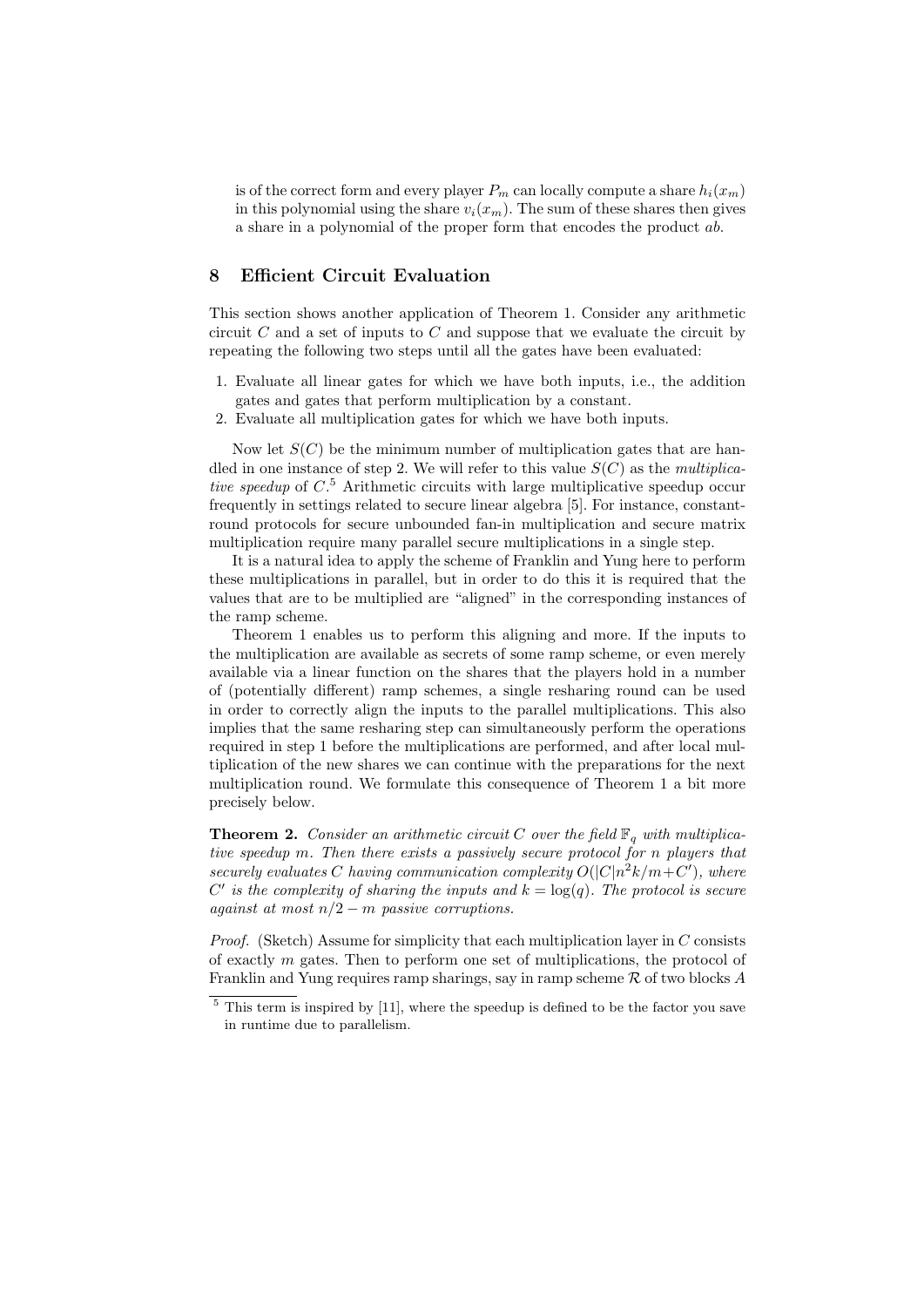and  $B$  of  $m$  values each, where  $A$  contains all the left inputs to the multiplication gates and B contains all the right inputs in matching order. Local multiplication of the shares of  $A$  and  $B$  then produces a linear secret sharing (in a new scheme  $\mathcal{R}'$  of all the outputs from the multiplication gates.

Now note that we can assume that as input to an instance of Step 1 above, we have a linear sharing of all values going into Step 1. This is either obtained because the inputs are shared initially, or we have a sharing in  $\mathcal{R}'$  which was output from a previous instance of Step 2. All we need is that the set of all players is qualified in the scheme that occurs here. We now need to subject these values to a linear function and place the results in the blocks  $A$  and  $B$ . Using Theorem 1, we can do exactly this in one round and communication complexity  $n^2k$ . Clearly, there can be no more than  $|C|/m$  multiplication layers, and the scheme of Franklin and Yung that we start from is private as long as there are at most  $n/2 - m$  corruptions  $\square$ 

#### References

- 1. M. Ben-Or, S. Goldwasser, and A. Wigderson. Completeness theorems for noncryptographic fault-tolerant distributed computation. In Proceedings of STOC 1988, pages 1–10. ACM Press, 1988.
- 2. G. R. Blakley. Safeguarding cryptographic keys. In Proceedings Proceedings of National Computer Conference '79, volume 48 of AFIPS Proceedings, pages 313– 317, 1979.
- 3. D. Chaum, C. Crépeau, and I. Damgaard. Multi-party unconditionally secure protocols. In Proceedings of STOC 1988, pages 11–19. ACM Press, 1988.
- 4. H. Chen and R. Cramer. Algebraic Geometric Secret Sharing Schemes and Secure Multi-Party Computation over Small Fields. In Proceedings of 26th Annual IACR CRYPTO, volume 4117, pages 516–531, Santa Barbara, Ca., USA, August 2006. Springer Verlag LNCS.
- 5. R. Cramer and I. Damgaard. Secure Distributed Linear Algebra in Constant Number of Rounds. In Proceedings of CRYPTO 2001, volume 2139, pages 119–136. Springer LNCS, 2001.
- 6. R. Cramer, E. Kiltz, and C. Padró. A Note on Secure Computation of the Moore-Penrose and Its Application to Secure Linear Algebra. Manuscript, 2006.
- 7. M. Franklin and M. Yung. Communication complexity of secure computation. In Proceedings of STOC 1992, pages 699–710. ACM Press, 1992.
- 8. R. Gennaro, Y. Ishai, E. Kushilevitz, and T. Rabin. The Round Complexity of Verifiable Secret Sharing and Secure Multicast. In Proceedings of STOC 2001, pages 580–589. ACM Press, 2001.
- 9. R. Gennaro, M. O. Rabin, and T. Rabin. Simplified VSS and fasttrack multiparty computations with applications to threshold cryptography. In Proceedings of PODC 1997, pages 101–111, 1998.
- 10. M. Hirt and U. Maurer. Robustness for Free in Unconditional Multi-Party Computation. In Proceedings of CRYPTO 2001, volume 2139, pages 101–118. Springer LNCS, 2001.
- 11. C. P. Kruskal, L. Rudolph, and M. Snir. A complexity theory of efficient parallel algorithms. Theoretical Computer Science, 71(1):95–132, 1990.
- 12. A. Shamir. How to share a secret. Communications of the ACM, 22(11):612–613, 1979.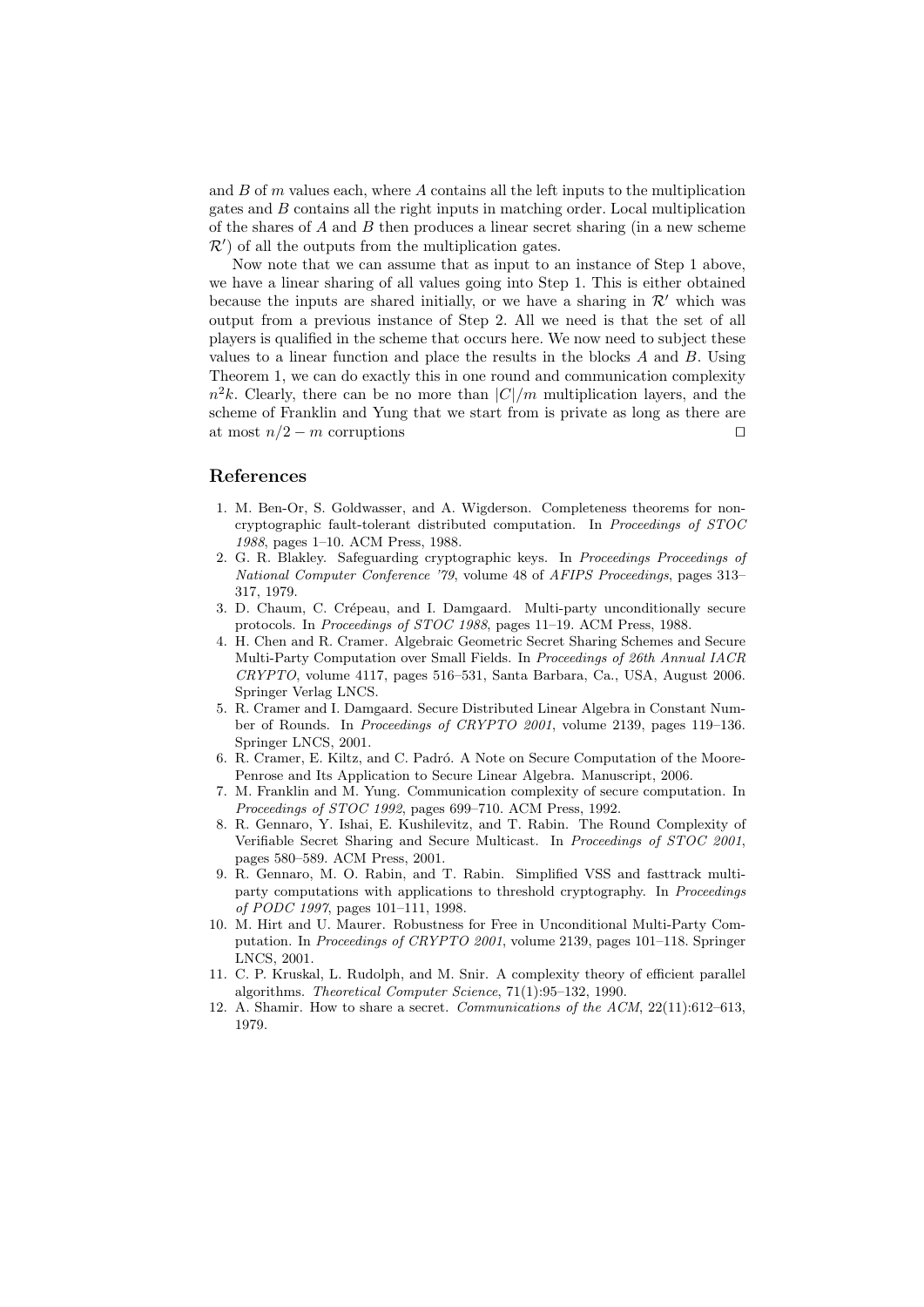# A Secure MPC Against an Active Adversary

In this section we describe in detail the key ingredients of the protocol secure against an active adversary, as described in Section 7. Throughout this section, we assume that  $t = \hat{t} - 3k$  with  $\hat{t} < n/4$ .

# A.1 VSS

We start by describing the adaptation of the four-round VSS protocol by Gennaro at al. [8] that allows the players to verify the presence of a gap in the secret sharing polynomial.

Let f be the polynomial defining the sharing of  $a \in L$ , as described in Section 5. The dealer D randomly selects a symmetric bivariate polynomial  $F(X, Y) =$  $\sum_{i,j=0}^{\hat{t}} e_{ij} X^i Y^j \in K[X, Y]$  under the restriction that  $F(X, 0) = f(X)$  and that  $e_{ij} = e_{ji} = 0$  for  $j = k + 1, k + 2, ..., 2k$  and  $i = 0, 1, ..., n$ . The dealer D and the players now execute the following steps:

- 1. D privately sends to every player  $P_i$  the polynomial  $f_i(X) := F(X, x_i)$  by transmitting the  $\hat{t} - k$  coefficients that are not equal to zero by default. In every subset of two players  $\{i, j\}$  one of the players (which one can be fixed before execution of the protocol) selects a random pad  $r_{ij} = r_{ji}$  and transmits this value privately to the other player in this set.
- 2. Player  $P_i$  broadcasts for every player  $P_j$  the value  $a_{ij} = f_i(x_j) + r_{ij}$ .
- 3. For every pair  $a_{ij} \neq a_{ji}$ , the dealer,  $P_i$  and  $P_j$  each broadcast the value  $f_i(x_j) = f_j(x_i) = F(x_i, x_j).$

A player is called unhappy if his value does not match the dealer's value. If there are more than  $t$  unhappy players, the dealer is disqualified and the protocol stops.

- 4. For every unhappy player  $P_i$  the dealer broadcasts  $f_i(X)$  and every player  $P_i$  that is not unhappy broadcasts the value  $f_i(x_i)$ .
- 5. Every player checks for every broadcast polynomial  $f_i(X)$  whether at least  $3\hat{t}+1$  happy players  $P_i$  broadcast a value  $f_i(x_i)$  such that  $f_i(x_i) = f_i(x_i)$ . If this is not the case, the dealer is disqualified. The broadcast polynomials are from here on (publicly) used as the shares of the corresponding players.

As in [8], this protocol has the properties that when the dealer is honest, no new information is disclosed to the adversary after the first round and that when the protocol completes all honest players have obtained consistent polynomials  $f_i(X)$ . Therefore, the main properties to be verified here are that in the case of an honest dealer no information is disclosed about a in the first round and that in the case of a dishonest dealer the polynomial  $f(X)$  that is fixed by the resulting polynomials  $f_i(X)$  is of the proper form. Note that, since  $\hat{t} \leq n/4$ , this protocol can easily be adjusted so that polynomials of formal degree  $2t^2$  are distributed.

Below we present a security proof for a setting in which none of the initial  $2k+1$  coefficients has a fixed value. The security for the case where some of the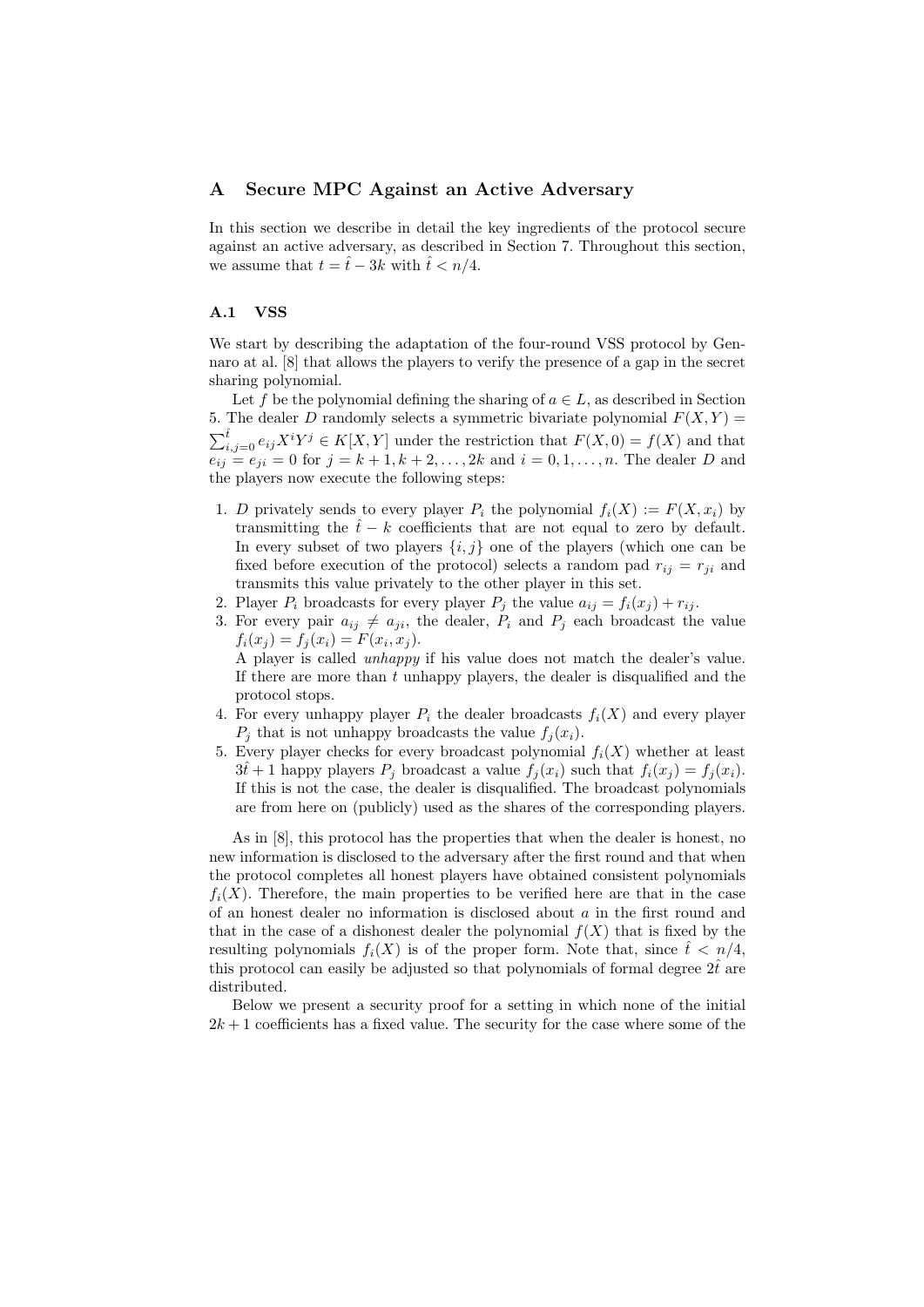coefficients are fixed to zero, but only  $k + 1$  of the coefficients need to remain secret, then follows as a straightforward application of this result.

**Lemma 5.** Let  $F(X, Y)$  be a random symmetric bivariate polynomial of formal degree  $\hat{t}$  in each variable and define  $f_i(X) := F(X, x_i)$  for  $i = 1, 2, ..., n$ . If  $0 \leq d \leq \hat{t}$ , then any subset of  $\hat{t} - d$  polynomials  $f_i(X)$  gives no information about the first  $d+1$  coefficients of  $f(X) := F(X,0)$ .

*Proof.* Assume wlog that the given polynomials are  $\{f_i(X)\}_{i=1}^{\hat{t}-d}$ . We need to show that for any selection for the first  $d+1$  coefficients of  $f(X)$ , there is a symmetric bivariate polynomial  $F(X, Y)$  that is consistent with the given polynomials and the selected coefficients. We show the equivalent statement that there exist symmetric bivariate polynomials  $F_i(X, Y)$  for  $j = 0, 1, \ldots, d$ such that  $F_j(X, x_i) = 0$  for  $i = 1, 2, \ldots, \hat{t} - d$  and all the  $d + 1$  lower coefficients of  $F_j(X,0)$  are zero except for the j<sup>th</sup> one, which is equal to one.

By Lemma 3, any selection  $c_0, c_1, \ldots, c_d$  for the first  $d + 1$  coefficients of f leads to a polynomial  $f'(X)$  that is consistent with the selection and for which  $f'(x_i) = 0$  for  $i = 1, 2, \ldots, \hat{t} - d$ . Let  $C_j$  be the selection where all selected coefficients are zero, except for the first and the  $j<sup>th</sup>$  one which are equal to one, and let  $f_{C_i}$  be the corresponding polynomial with those first coefficients for which  $f_{C_i}(x_i) = 0$  for  $i = 1, 2, ..., \hat{t} - d$ .

Define a number of symmetric bivariate polynomials  $F_{C_j}(X, Y)$  by setting  $F_{C_j}(X,Y) := f_{C_j}(X) f_{C_j}(Y)$  for  $j = 0,1,\ldots,d$ . Then we have that  $F_{C_j}(X,x_i) =$  $f_{C_j}(X)f_{C_j}(x_i) = 0$  for  $i = 1, 2, ..., \hat{t} - d$  and  $F_{C_j}(X, 0) = f_{C_j}(X)f_{C_j}(0) =$  $f_{C_j}(X)$ . The polynomials  $F_0(X,Y) := F_{C_0}(X,Y)$  and  $F_j(X,Y) := F_{C_j}(X,Y) F_{C_0}(X,Y)$  for  $j=1,2,\ldots,d$  are now of the desired form.

We now show that the default zeros in the polynomials  $f_i(X)$  that the players receive as their share ensure that the required gap is present in the polynomial  $f(X)$ .

**Lemma 6.** Take  $x_0 = 0$ . For  $i = 0, 1, ..., n$ , let  $f_i(X) := F(X, x_i) = c_{i0} +$  $c_{i1}X + \cdots + c_{i\hat{i}}X^{\hat{t}}$  for certain  $c_{ij} \in K$ . If  $c_{ik} = 0$  for at least  $\hat{t} + 1$  values of i, then the coefficient  $c_{0k}$  of the polynomial  $f_0(X)$  is zero.

*Proof.* Since  $F(X,Y) = \sum_{i,j=0}^{\hat{t}} e_{ij} X^i Y^j$ ,  $f_v(X) = \sum_{i=0}^{\hat{t}} (\sum_{j=0}^{\hat{t}} e_{ij} v^j) X^i$  and in particular  $f_0(X) = \sum_{i=0}^{\hat{t}} e_{i0} X^i$ . Now assume that  $c_{i_k} = 0$  for distinct  $i_1, i_2, \ldots, i_{\hat{t}+1}$ . This amounts to saying that  $\sum_{j=0}^{\hat{t}} e_{kj} i_l^j = 0$  for  $l = 1, \ldots, \hat{t}+1$ and therefore the polynomial  $\sum_{j=0}^{\hat{t}} e_{kj}Y^j$  has to be the zero polynomial. We conclude that  $e_{kj} = 0$  for  $j = 0, 1, \ldots, \hat{t}$  so that in particular  $e_{k0} = c_{0k} = 0$ .

#### A.2 Multiplication/Resharing Step

Suppose that both  $a \in L$  and  $b \in L$  have been secret-shared according to the dedicated VSS scheme described above, resulting in distributed polynomials  $f_i(X)$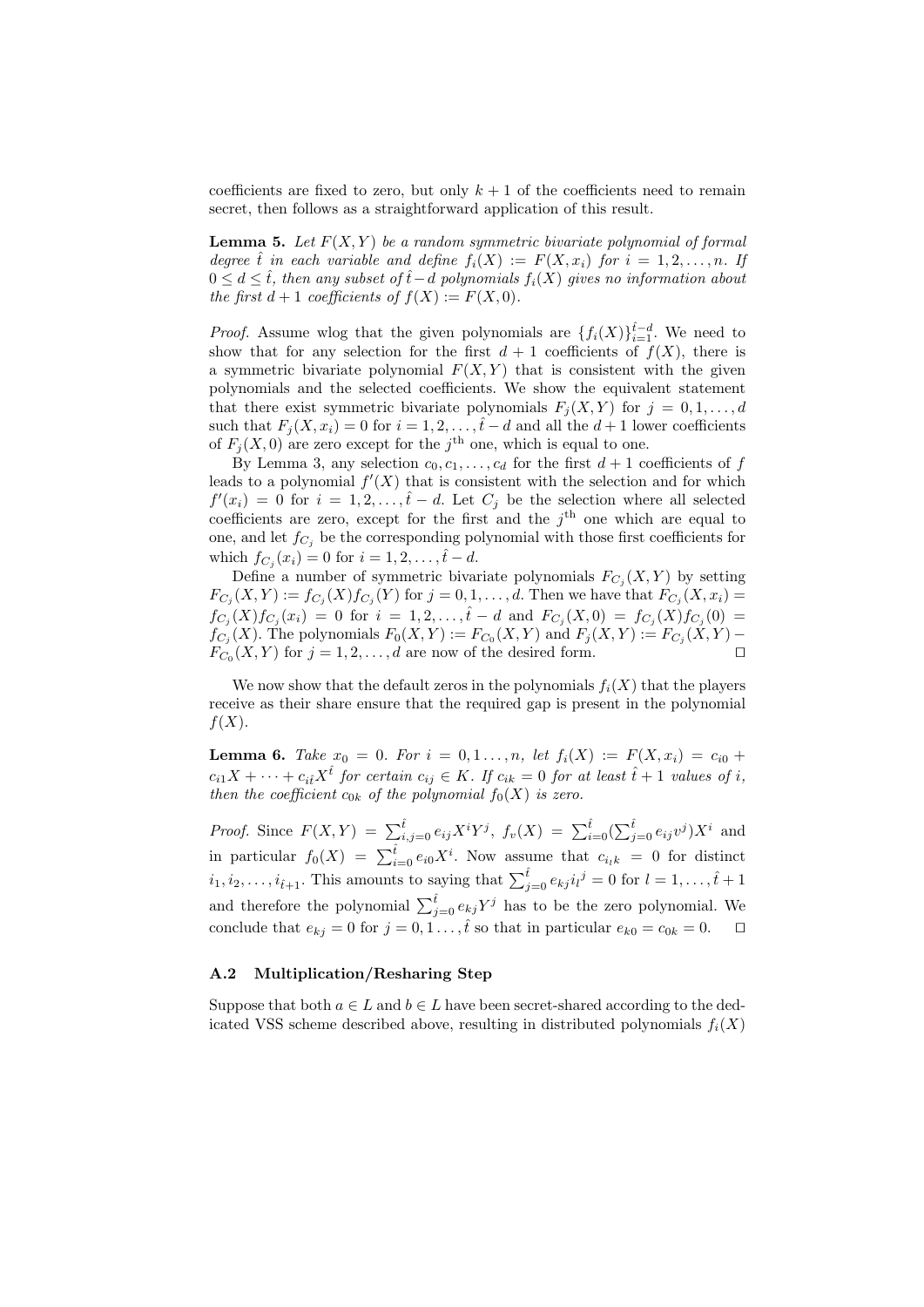and  $g_i(X)$ . The aim is to let the players execute a secure resharing protocol that results in a secret-sharing of ab according to the dedicated VSS scheme. The resharing protocol proceeds as follows for every player  $P_i$ :

- 1. Player  $P_i$  selects a polynomial of the form  $v_i(X) = a_i b_i + \sum_{l=2k+1}^{i-k} r_l X^l$ , where  $r_l$  is chosen at random from K for  $l = 2k + 1, 2k + 2, \ldots, \hat{t} - k$ and embeds it in a random symmetric bivariate polynomial  $V_i(X, Y) =$  $\sum_{i,j=0}^{\hat{t}} e_{ij} X^i Y^j \in K[X,Y]$  under the restriction that  $V_i(X,0) = v_i(X)$ and that  $e_{ij} = e_{ji} = 0$  for  $j = 1, 2, ..., 2k$  and  $i = 0, 1, ..., n$ . This bivariate polynomial is then used for VSS, leading to shared polynomials  $v_{ij}(X) := V_i(X, x_j).$
- 2. Player  $P_i$  selects at random a symmetric bivariate polynomial  $R_i(X, Y)$  of formal degree  $2\hat{t}-1$  in each variable and distributes using VSS polynomials  $r_{ij}(X) := R_i(X, x_j)$ , where the evaluations  $r_{ij}(0)$  determine the polynomial  $r_i(X) := R_i(X,0)$  of formal degree  $2\hat{t}-1$ .
- 3. All players  $P_j$  broadcast the value  $f_j(x_i)g_j(x_i)-v_{ij}(0)+x_jr_{ij}(0)$  and use error correction to reconstruct a polynomial of degree  $2t$ . If the first coefficient of the reconstructed polynomial is not zero, player  $P_i$  is disqualified.

First note that  $f_j(x_i)g_j(x_i) - v_{ij}(0) + x_jr_{ij}(0) = (f_ig_i - v_i)(x_j) + x_jr_i(x_j),$ so that the players reconstruct the sum of two polynomials where one of the polynomials is random under the restriction that the first coefficient is equal to zero. Since the VSS-schemes have the property that all honest players have consistent shares at the end of the procedure, the polynomials  $r_i(X)$ ,  $v_i(X)$ ,  $f_i(X)$  and  $g_i(X)$  are uniquely determined when all players pool their shares in these polynomials. Since  $\hat{t} < n/4 < n/3$ , the same holds for the polynomials  $Xr_i(X)$  and  $(f_ig_i)(X)$  and therefore also for the polynomial  $(f_ig_i - v_i)(X)$  +  $Xr_i(X)$ . Furthermore, this polynomial has an initial coefficient equal to zero if and only if the first coefficient of  $v_i(X)$  is equal to  $a_i b_i$ . Note also that the additional zero's in the bivariate polynomial  $V_i(X, Y)$  ensure to the players that the polynomial  $v_i(X)$  is of the proper form.

We need to show that the n polynomials  $(f_i g_i - v_i)(X) + X r_i(X)$  together with t evaluations on the points  $x_1, x_2, \ldots, x_t$  for every polynomial r,  $v_i$ ,  $f_i$ and  $q_i$  do not give any information about a, b or ab. First, we can conclude by the following lemma that the sum of two arbitrary polynomials of degree  $2t^2$ together with  $t$  evaluations for these polynomials give no information about the first  $\hat{t} - t + 1$  first coefficients of one of these two polynomials.

**Lemma 7.** Let f and g be polynomials of formal degree  $\hat{t}$  and let the polynomial  $f + q$  and evaluations  $f(x_i)$  and  $g(x_i)$  be given for  $i = 1, 2, ..., d$ . Then  $f + q$ together with the given evaluations  $f(x_i)$ ,  $g(x_i)$  give no information about the first  $\hat{t}$  − d + 1 coefficients of f.

*Proof.* By Lemma 3, for any selection  $C = (c_0, c_1, \ldots, c_{\hat{t}-d+1})$  there exists a polynomial with these values as the first  $\hat{t}-d+1$  coefficients that evaluates to zero in the points  $x_1, x_2, \ldots, x_d$ . Then adding this polynomial to f and subtracting it